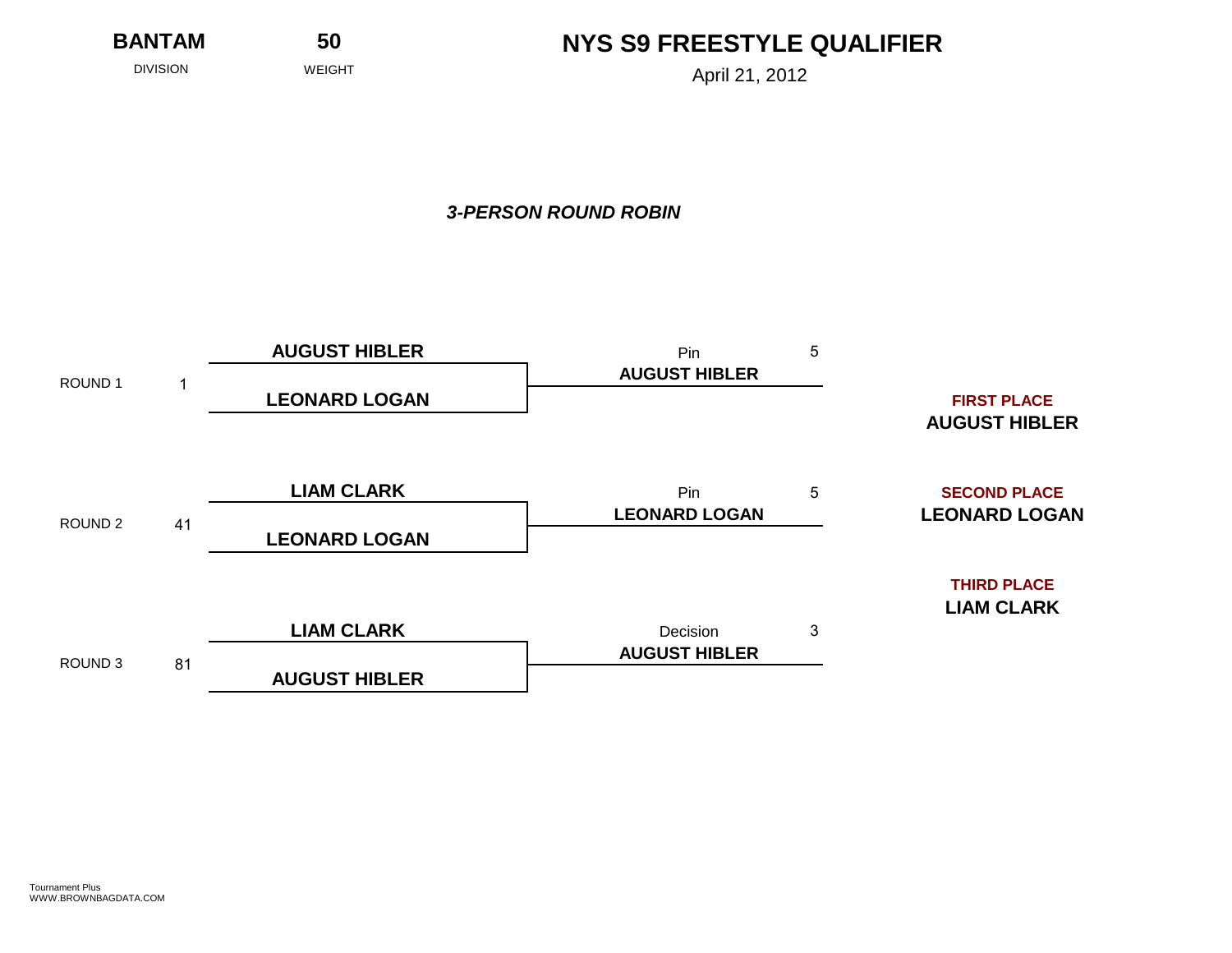**INTERMEDIATE 60**

DIVISION WEIGHT WEIGHT April 21, 2012

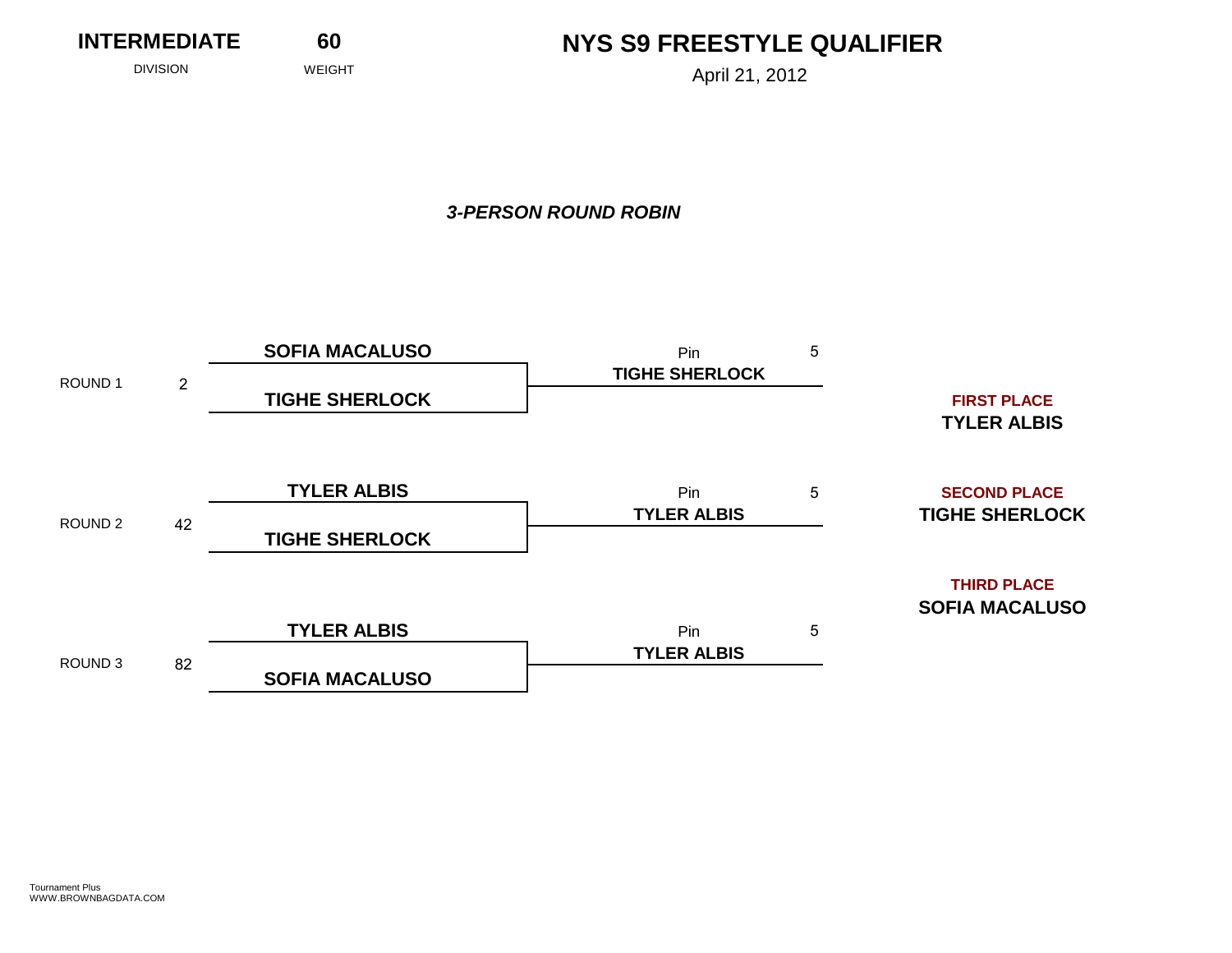**NOVICE 80**

**NYS S9 FREESTYLE QUALIFIER**

DIVISION WEIGHT WEIGHT April 21, 2012

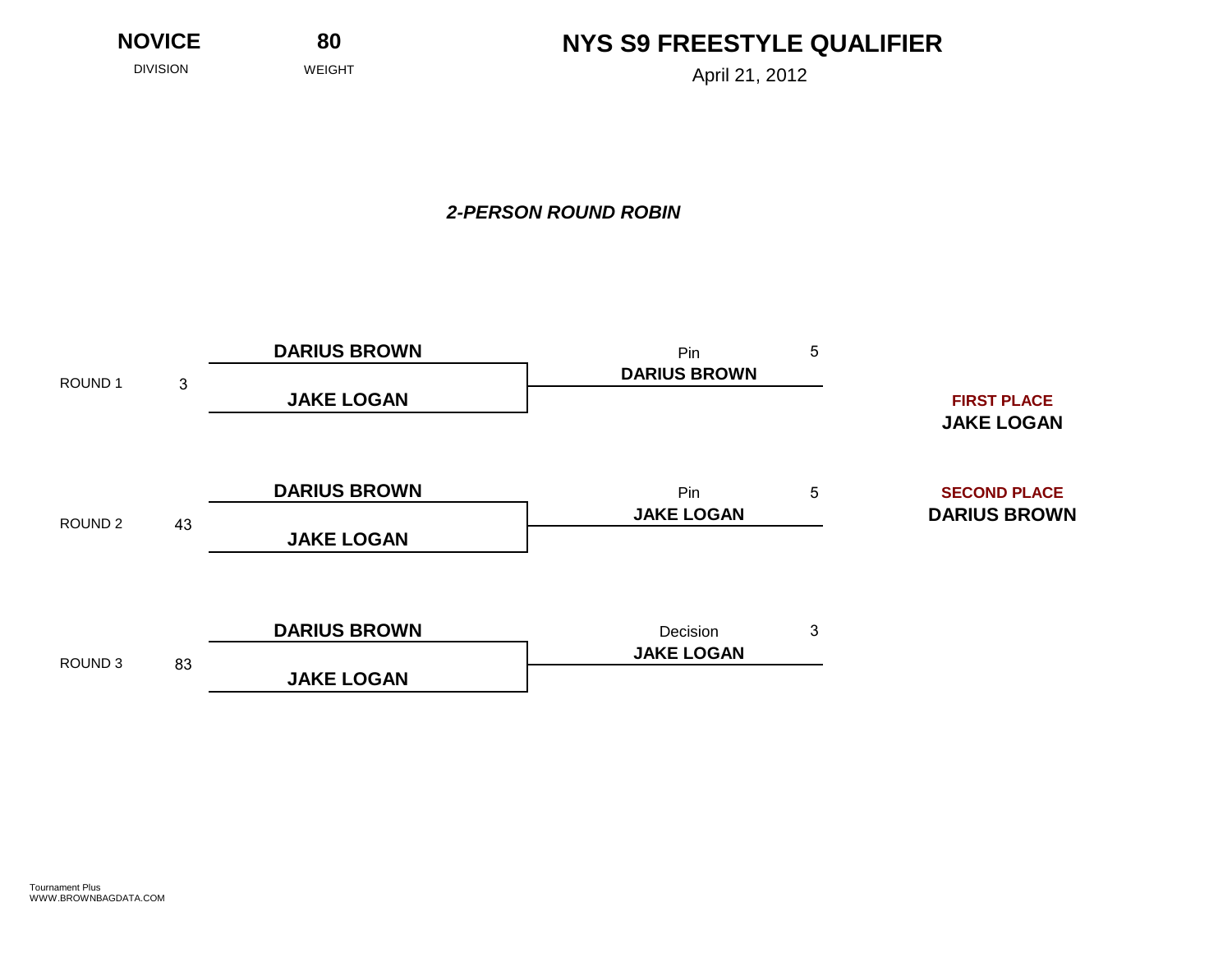DIVISION WEIGHT WEIGHT April 21, 2012

**NOVICE 95**

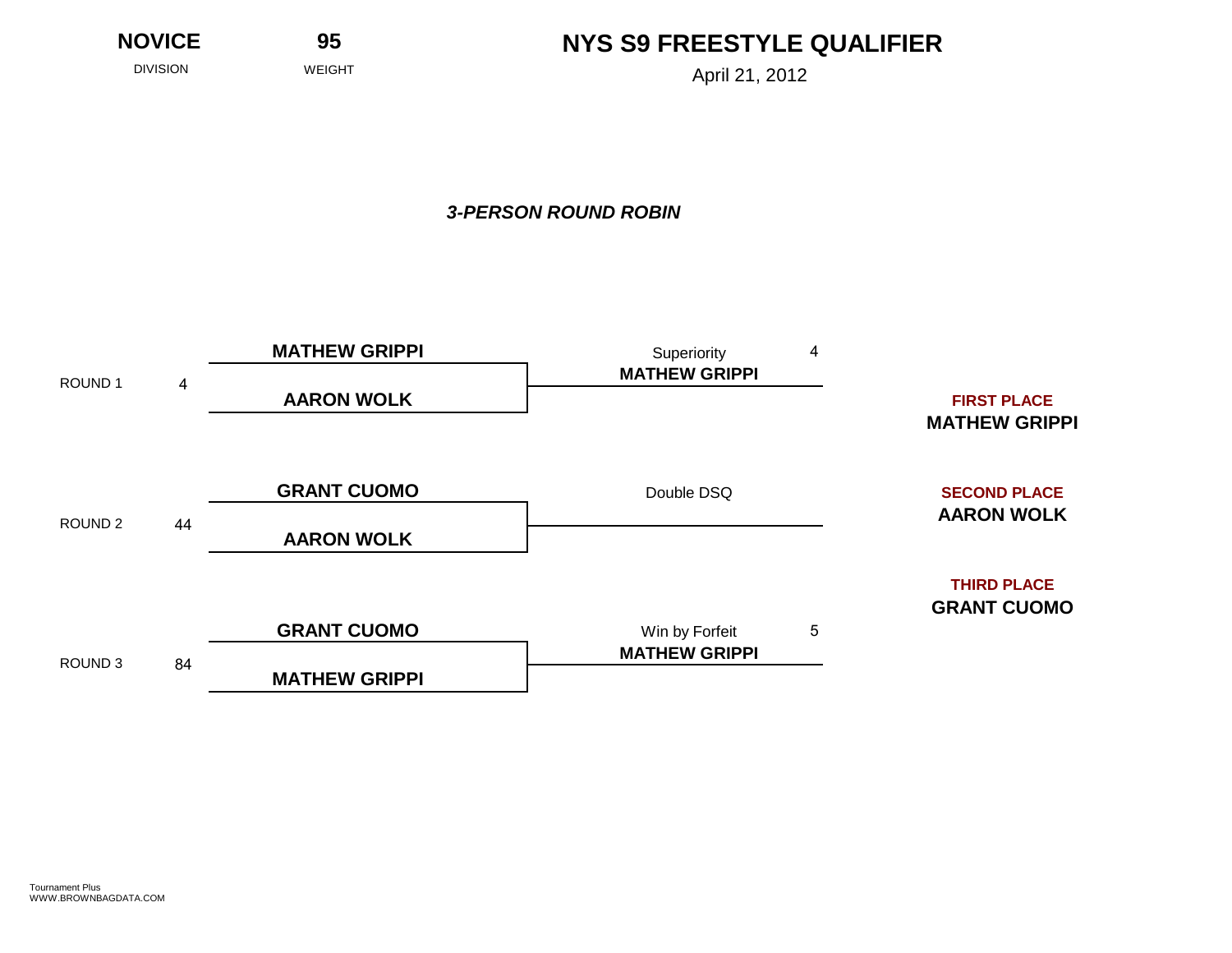**NOVICE 100**

DIVISION WEIGHT WEIGHT April 21, 2012

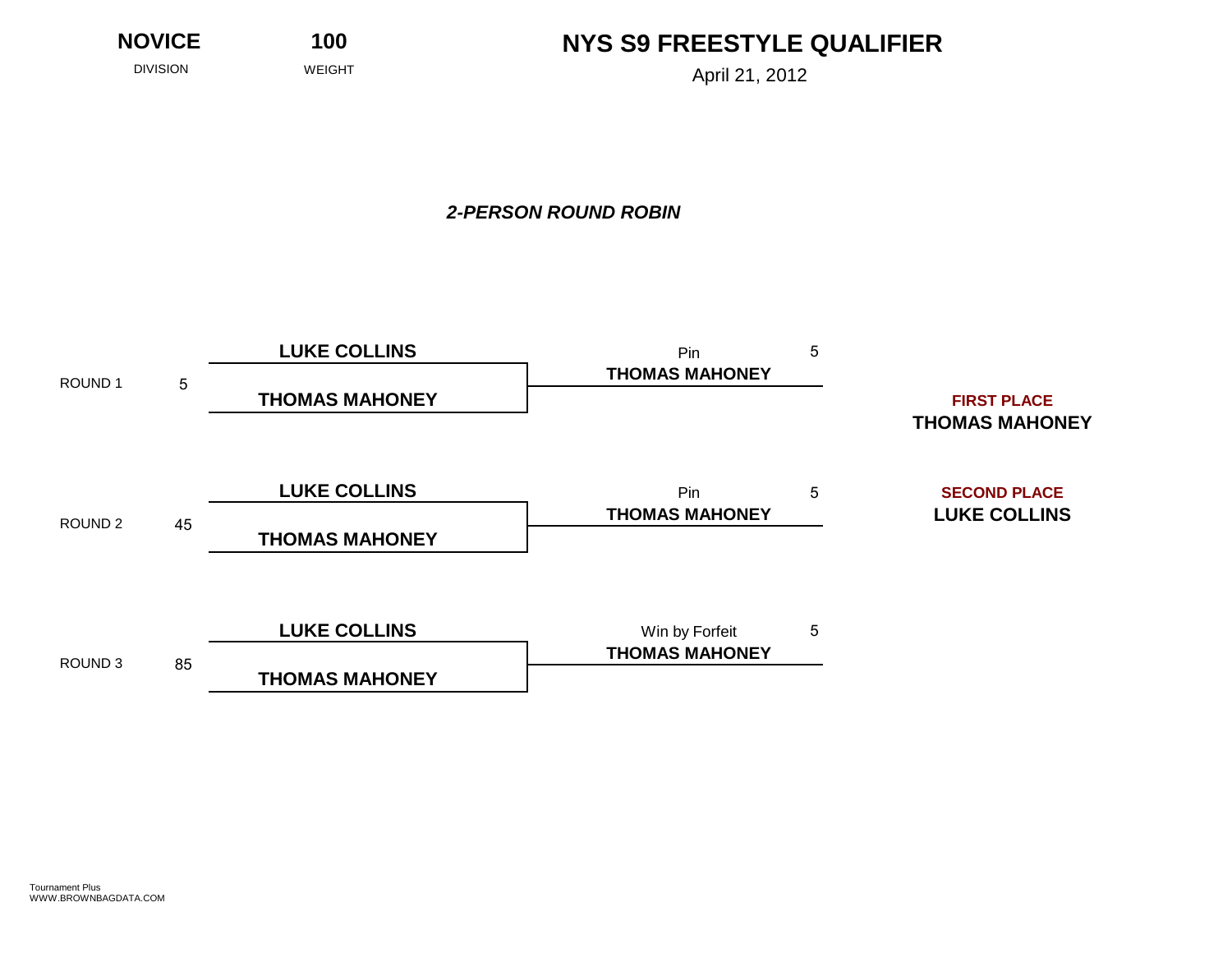**SCHOOLBOY 77**

DIVISION WEIGHT WEIGHT April 21, 2012

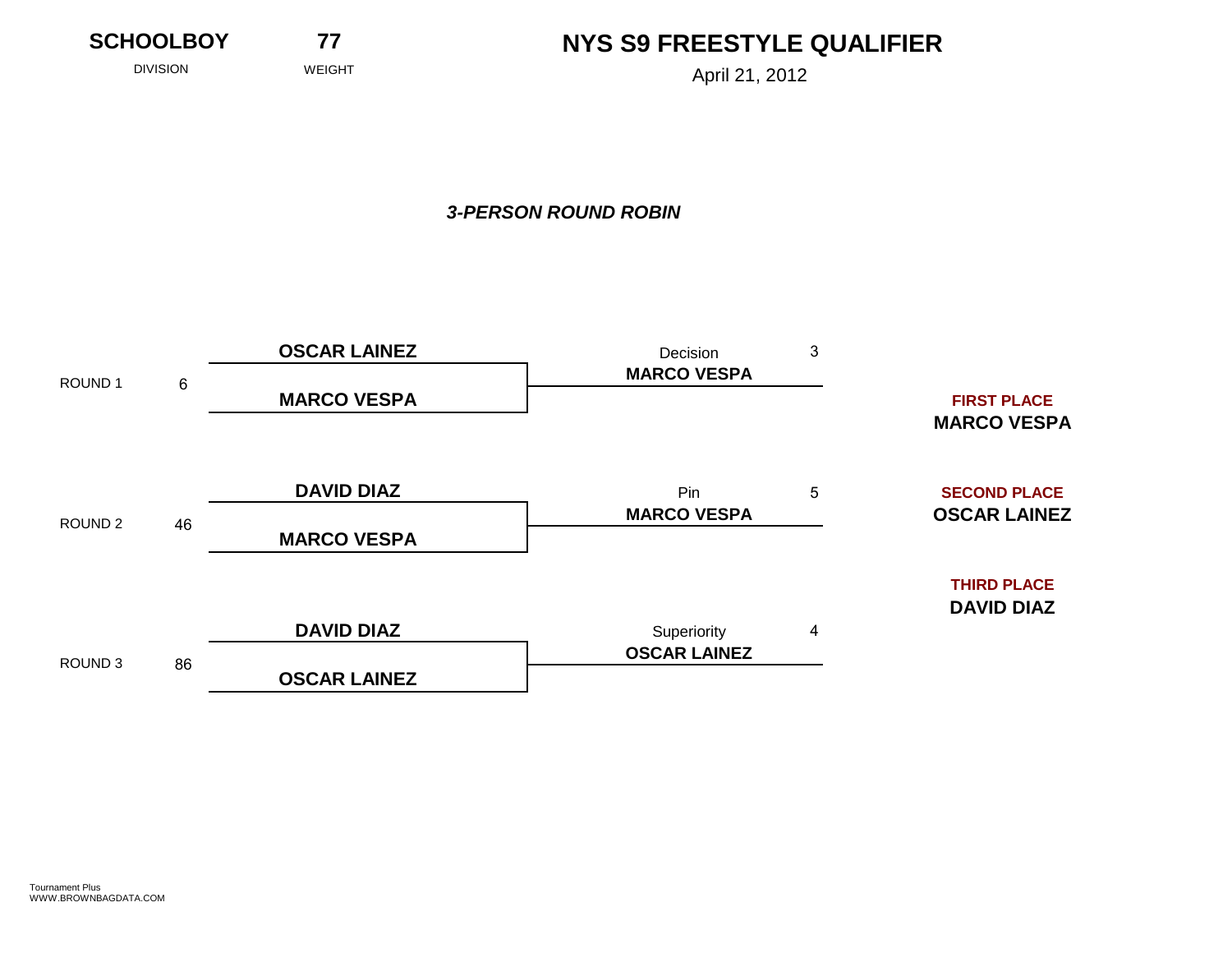| <b>SCHOOLBOY</b> | 98 |  |
|------------------|----|--|
|------------------|----|--|

DIVISION WEIGHT WEIGHT April 21, 2012

|                        | Wins Pts    |  |
|------------------------|-------------|--|
| <b>KEVIN KELLY -</b>   | $1 \quad 5$ |  |
| <b>JAMES BATHON -</b>  | $2 \quad 6$ |  |
| <b>EVAN BARZAK -</b>   | $2 \t10$    |  |
| <b>KYLE ASLANIAN -</b> | $1 \quad 4$ |  |

|                |    | <b>KEVIN KELLY</b>                          | Superiority<br><b>KYLE ASLANIAN</b> | $\overline{4}$ |                                            |
|----------------|----|---------------------------------------------|-------------------------------------|----------------|--------------------------------------------|
|                |    | <b>KYLE ASLANIAN</b>                        |                                     |                |                                            |
| <b>ROUND 1</b> | 8  | <b>JAMES BATHON</b><br><b>EVAN BARZAK</b>   | Pin<br><b>EVAN BARZAK</b>           | 5              | <b>FIRST PLACE</b><br><b>JAMES BATHON</b>  |
|                |    |                                             |                                     |                | <b>SECOND PLACE</b>                        |
|                |    | <b>KEVIN KELLY</b>                          | Win by Forfeit                      | 5              | <b>EVAN BARZAK</b>                         |
|                | 47 | <b>EVAN BARZAK</b>                          | <b>KEVIN KELLY</b>                  |                |                                            |
| <b>ROUND 2</b> | 48 | <b>JAMES BATHON</b><br><b>KYLE ASLANIAN</b> | Decision<br><b>JAMES BATHON</b>     | 3              | <b>THIRD PLACE</b><br><b>KYLE ASLANIAN</b> |
|                |    |                                             |                                     |                |                                            |
|                | 87 | <b>KEVIN KELLY</b>                          | Decision<br><b>JAMES BATHON</b>     | 3              | <b>FOURTH PLACE</b><br><b>KEVIN KELLY</b>  |
|                |    | <b>JAMES BATHON</b>                         |                                     |                |                                            |
| <b>ROUND 3</b> | 88 | <b>EVAN BARZAK</b>                          | Pin<br>EVAN BARZAK                  | 5              |                                            |
|                |    | <b>KYLE ASLANIAN</b>                        |                                     |                |                                            |
|                |    |                                             |                                     |                |                                            |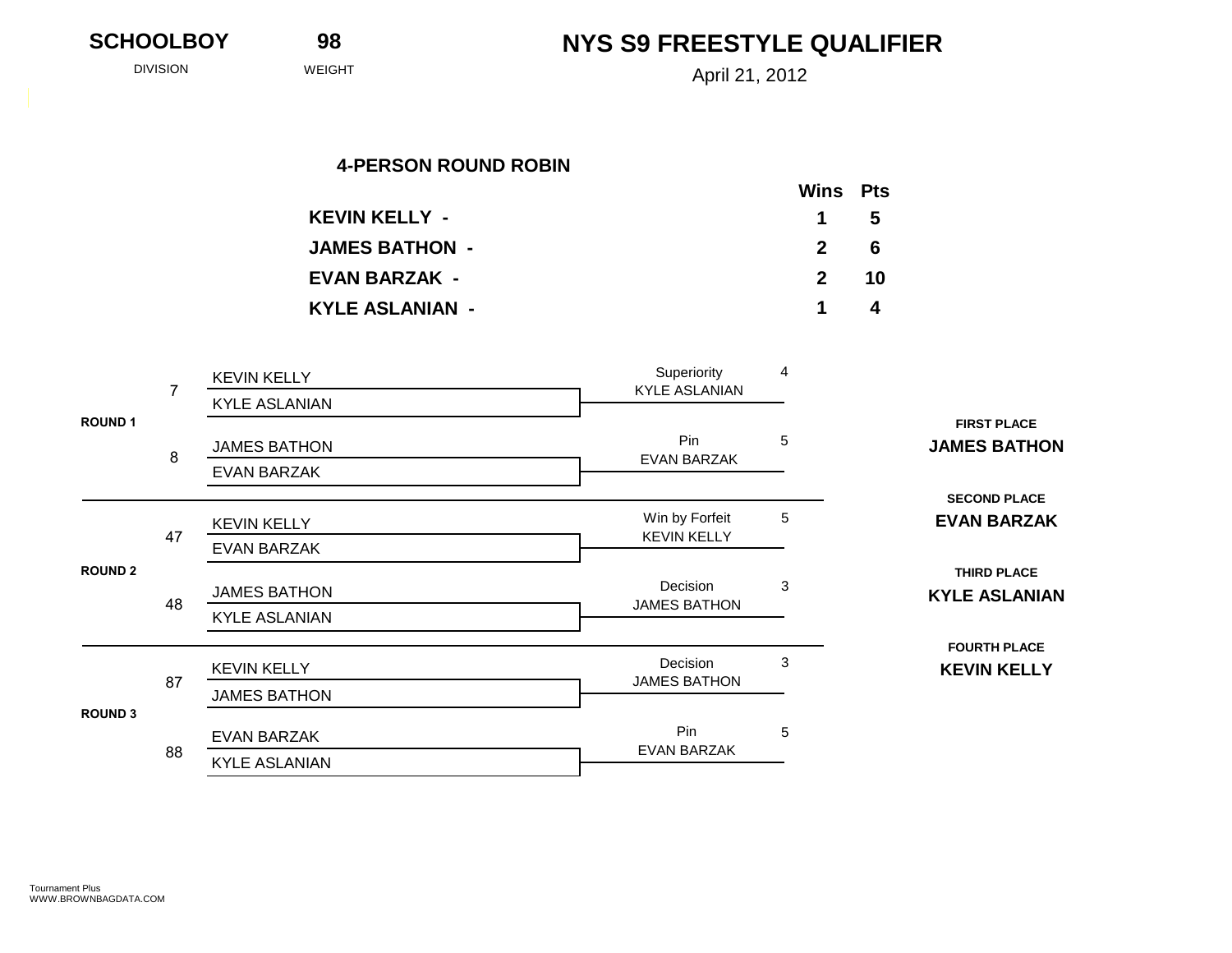**SCHOOLBOY 105**

DIVISION WEIGHT WEIGHT April 21, 2012

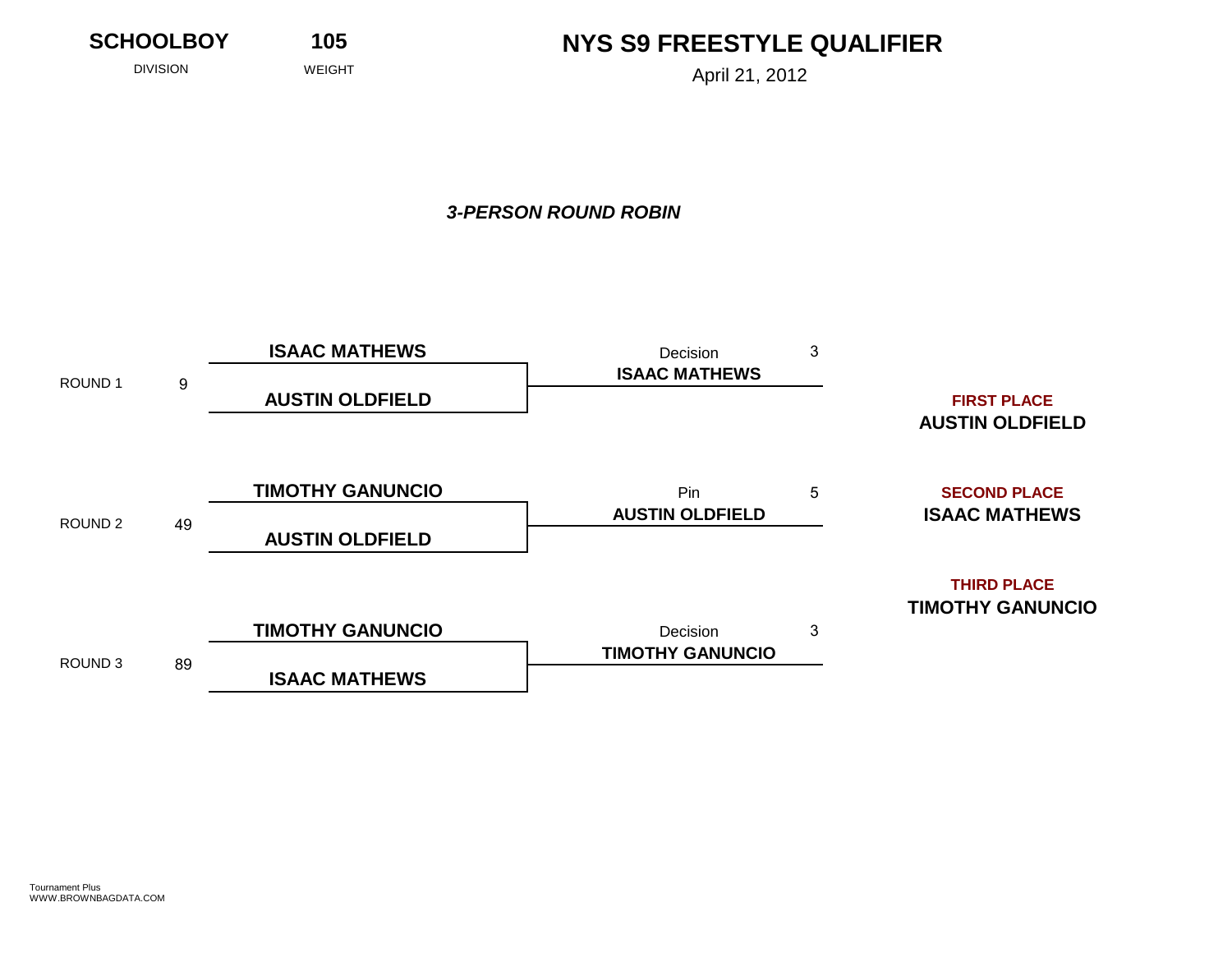**SCHOOLBOY 120**

DIVISION WEIGHT WEIGHT April 21, 2012

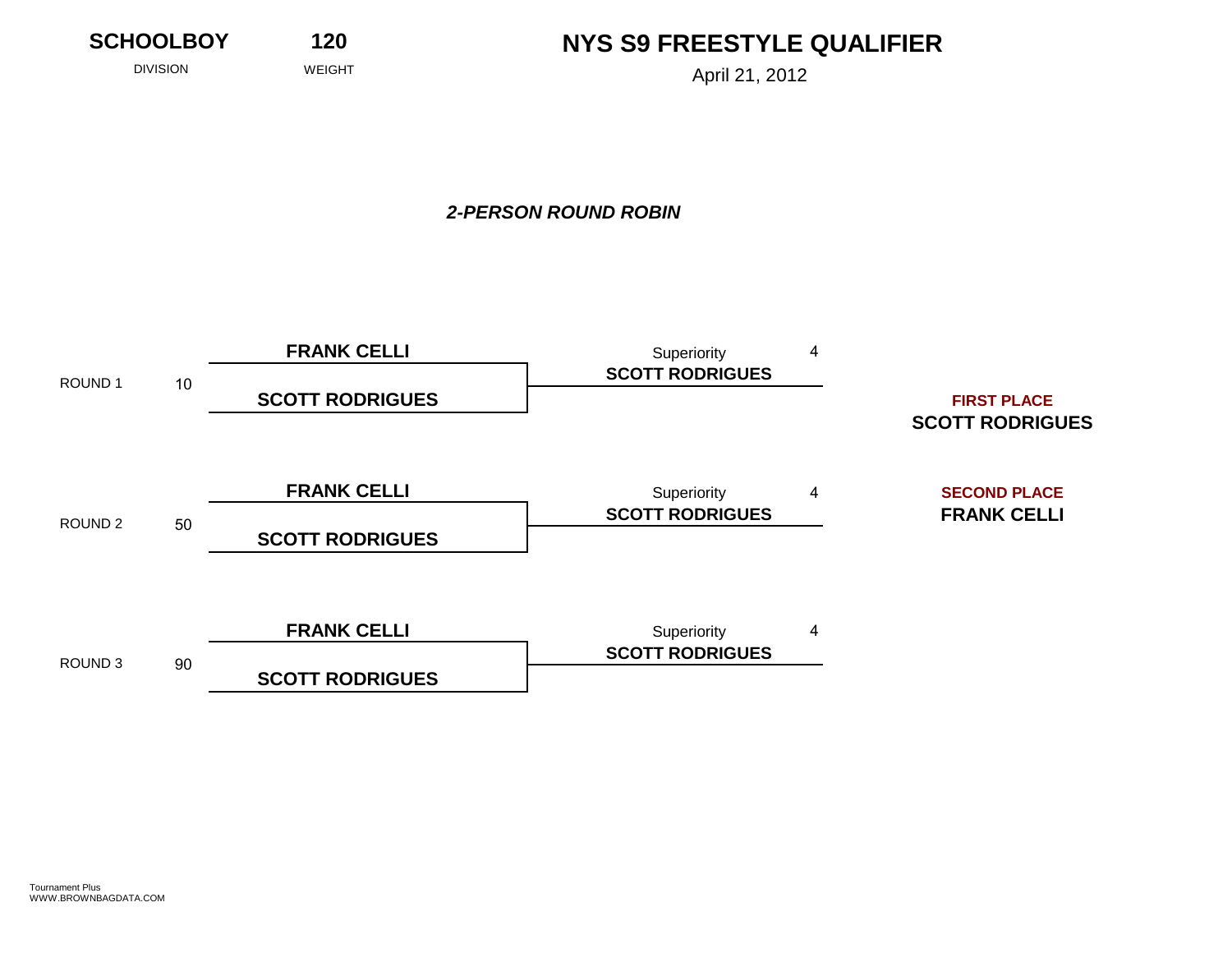**SCHOOLBOY 128**

DIVISION WEIGHT WEIGHT April 21, 2012

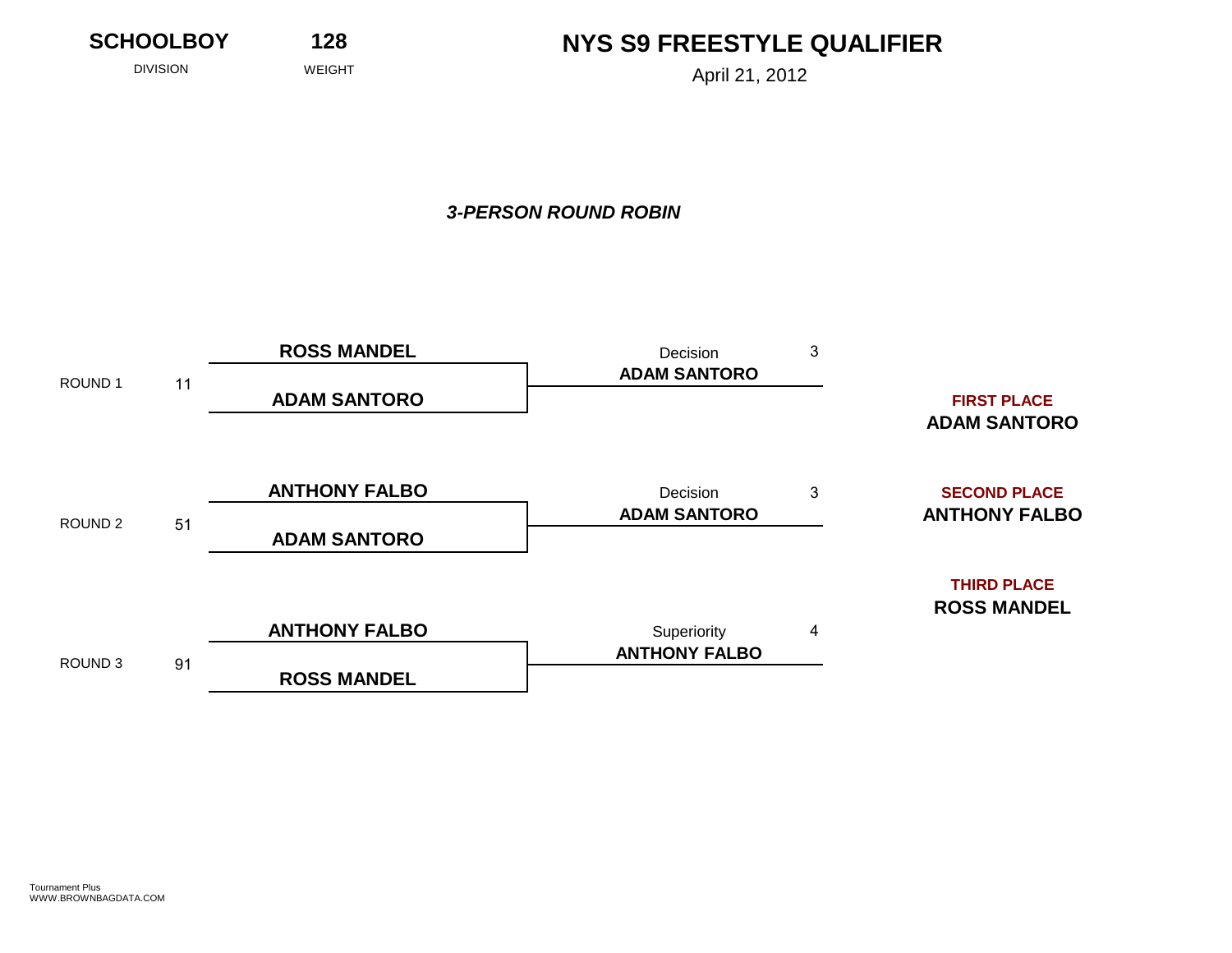DIVISION WEIGHT WEIGHT April 21, 2012

|                         | Wins Pts         |   |  |
|-------------------------|------------------|---|--|
| <b>JAY ALBIS -</b>      | $2 \overline{7}$ |   |  |
| <b>TYLER ASLANIAN -</b> | $2 \overline{7}$ |   |  |
| <b>VINCENT VESPA -</b>  | $2 \quad 8$      |   |  |
| <b>KYLE BRODSKY -</b>   | O.               | 0 |  |

|                | 12 | <b>JAY ALBIS</b>                              | Superiority<br>JAY ALBIS             | 4 |                                             |
|----------------|----|-----------------------------------------------|--------------------------------------|---|---------------------------------------------|
|                |    | <b>KYLE BRODSKY</b>                           |                                      |   |                                             |
| <b>ROUND 1</b> | 13 | <b>TYLER ASLANIAN</b><br><b>VINCENT VESPA</b> | Decision<br>TYLER ASLANIAN           | 3 | <b>FIRST PLACE</b><br><b>VINCENT VESPA</b>  |
|                |    |                                               |                                      |   | <b>SECOND PLACE</b>                         |
|                |    | <b>JAY ALBIS</b>                              | Decision                             | 3 | <b>JAY ALBIS</b>                            |
|                | 52 | <b>VINCENT VESPA</b>                          | <b>VINCENT VESPA</b>                 |   |                                             |
| <b>ROUND 2</b> | 53 | <b>TYLER ASLANIAN</b>                         | Superiority<br><b>TYLER ASLANIAN</b> | 4 | <b>THIRD PLACE</b><br><b>TYLER ASLANIAN</b> |
|                |    | <b>KYLE BRODSKY</b>                           |                                      |   |                                             |
|                |    |                                               |                                      |   | <b>FOURTH PLACE</b>                         |
|                |    | <b>JAY ALBIS</b>                              | Decision                             | 3 | <b>KYLE BRODSKY</b>                         |
|                | 92 | <b>TYLER ASLANIAN</b>                         | JAY ALBIS                            |   |                                             |
| <b>ROUND 3</b> |    | <b>VINCENT VESPA</b>                          | Pin<br><b>VINCENT VESPA</b>          | 5 |                                             |
|                | 93 | <b>KYLE BRODSKY</b>                           |                                      |   |                                             |
|                |    |                                               |                                      |   |                                             |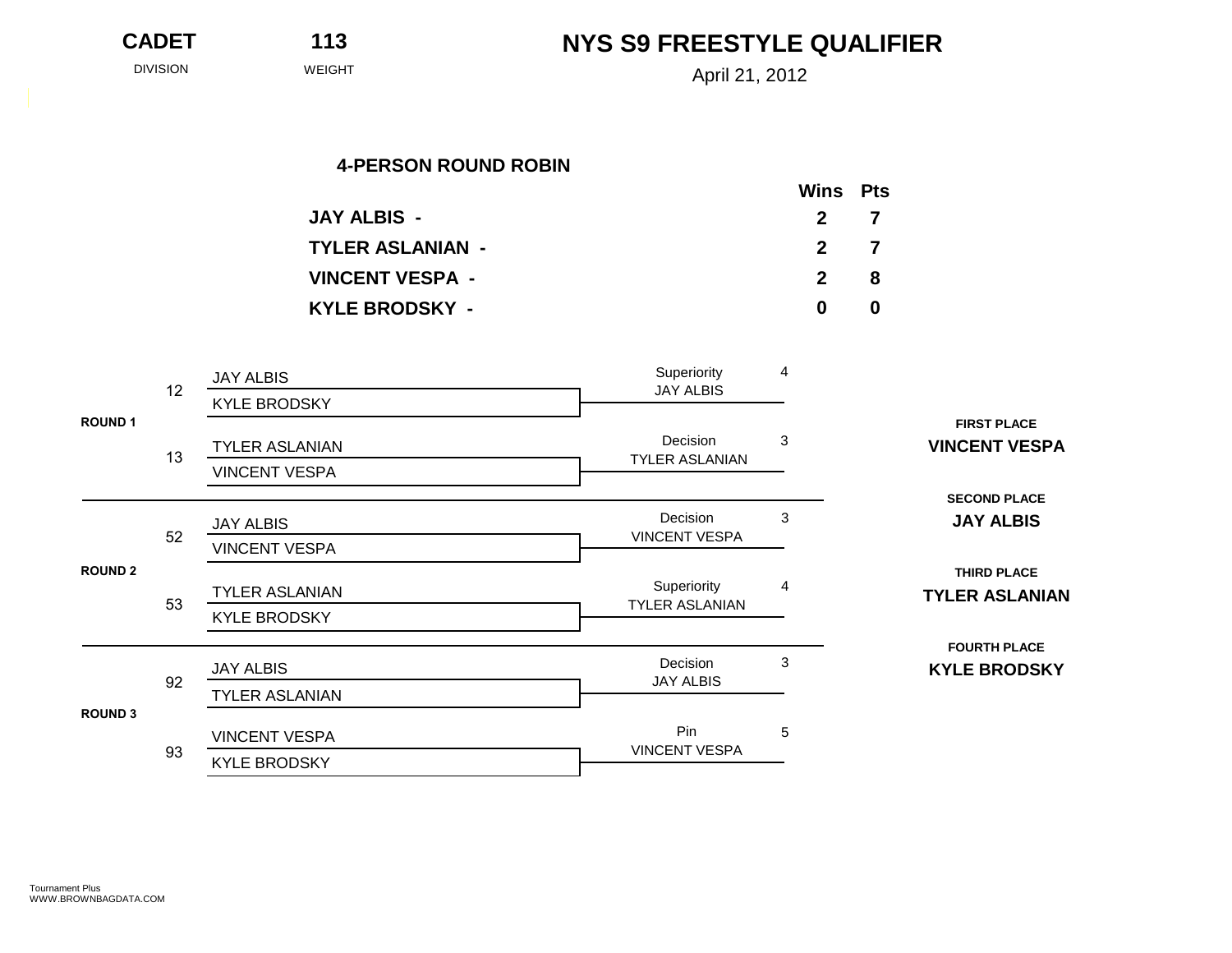| <b>CADET</b> | 120 | N |
|--------------|-----|---|
| _   _ . _    |     |   |

DIVISION WEIGHT WEIGHT April 21, 2012

|                               | Wins Pts     |               |
|-------------------------------|--------------|---------------|
| <b>PAUL SMOOT -</b>           | $\mathbf{2}$ | - 6           |
| <b>DAMANI BURNS -</b>         |              | $3 \qquad 15$ |
| <b>DYLAN LYNN -</b>           | $\mathbf{0}$ | -0            |
| <b>ISIAH GUTIERREZ-VERA -</b> | $1 \quad 3$  |               |

|                | 14 | PAUL SMOOT                  | 3<br>Decision<br>PAUL SMOOT      |   |                                                   |
|----------------|----|-----------------------------|----------------------------------|---|---------------------------------------------------|
|                |    | ISIAH GUTIERREZ-VERA        |                                  |   |                                                   |
| <b>ROUND 1</b> | 15 | <b>DAMANI BURNS</b>         | Pin<br><b>DAMANI BURNS</b>       | 5 | <b>FIRST PLACE</b><br><b>DAMANI BURNS</b>         |
|                |    | <b>DYLAN LYNN</b>           |                                  |   | <b>SECOND PLACE</b>                               |
|                |    | PAUL SMOOT                  | Decision                         | 3 | <b>PAUL SMOOT</b>                                 |
|                | 54 | <b>DYLAN LYNN</b>           | PAUL SMOOT                       |   |                                                   |
| <b>ROUND 2</b> | 55 | <b>DAMANI BURNS</b>         | Pin<br><b>DAMANI BURNS</b>       | 5 | <b>THIRD PLACE</b><br><b>ISIAH GUTIERREZ-VERA</b> |
|                |    | ISIAH GUTIERREZ-VERA        |                                  |   |                                                   |
|                |    |                             |                                  |   | <b>FOURTH PLACE</b>                               |
|                | 94 | PAUL SMOOT                  | Pin<br><b>DAMANI BURNS</b>       | 5 | <b>DYLAN LYNN</b>                                 |
|                |    | <b>DAMANI BURNS</b>         |                                  |   |                                                   |
| <b>ROUND 3</b> | 95 | <b>DYLAN LYNN</b>           | Decision<br>ISIAH GUTIERREZ-VERA | 3 |                                                   |
|                |    | <b>ISIAH GUTIERREZ-VERA</b> |                                  |   |                                                   |
|                |    |                             |                                  |   |                                                   |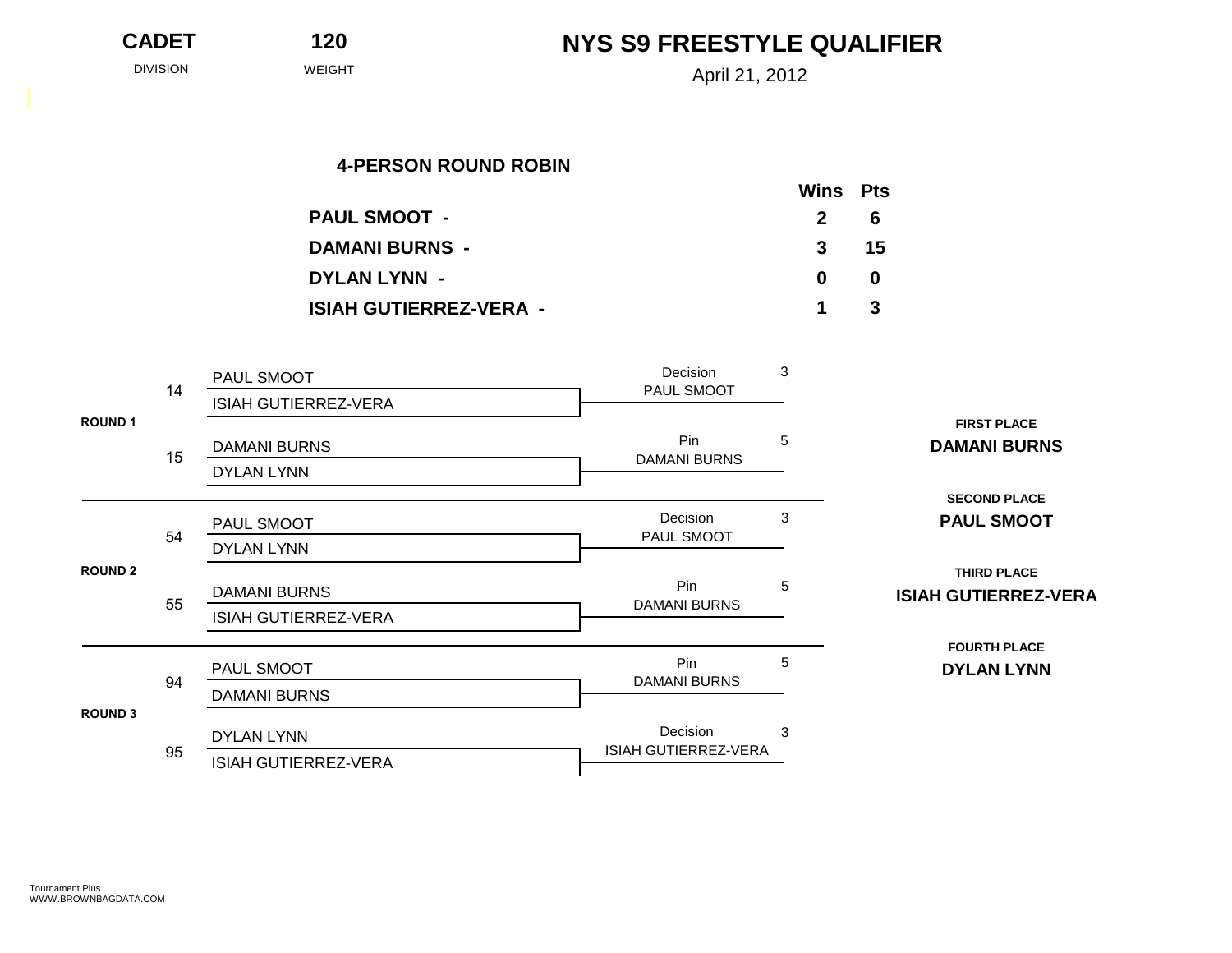**CADET 121**

DIVISION WEIGHT WEIGHT April 21, 2012

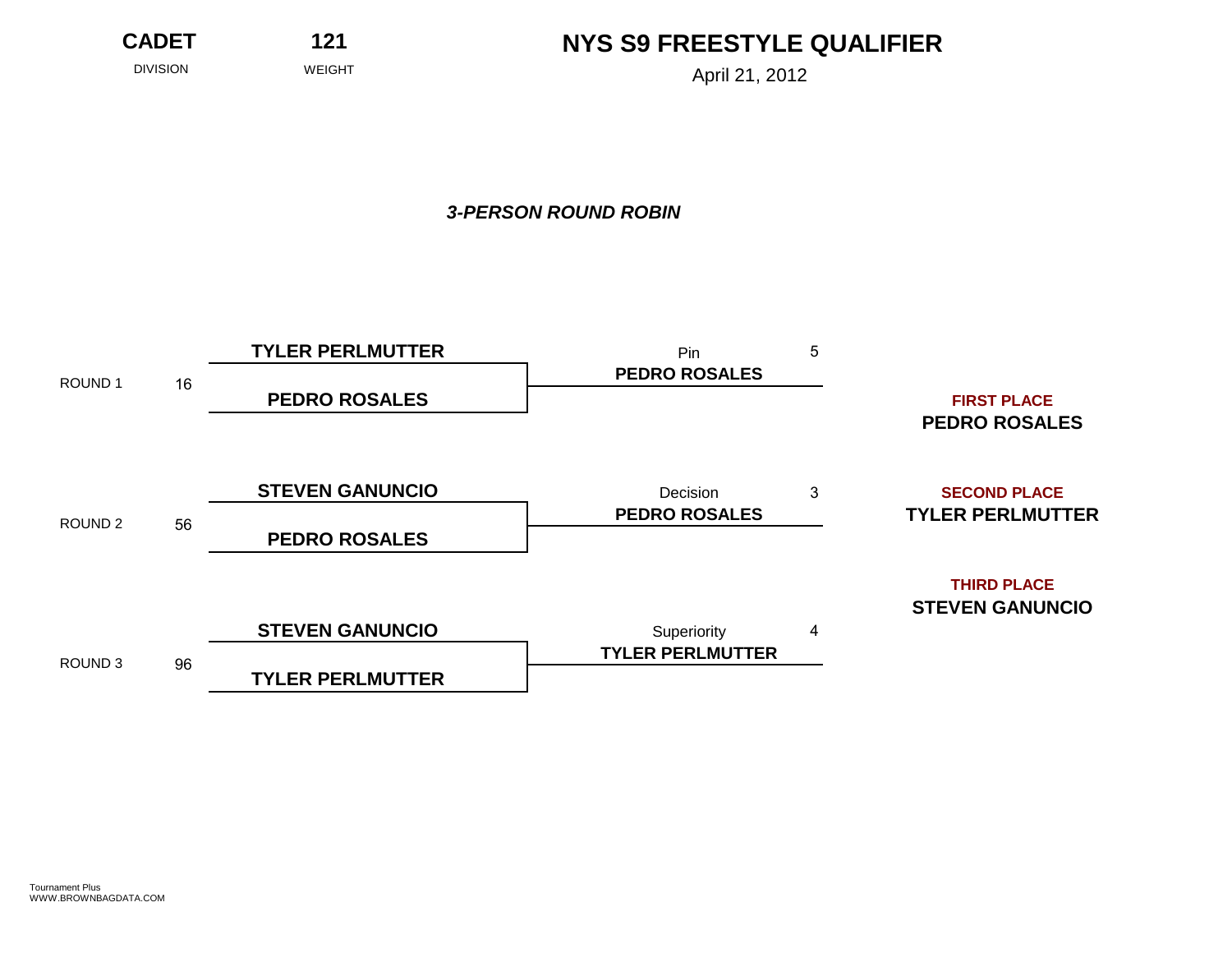| Tournament Plus      |  |
|----------------------|--|
| WWW.BROWNBAGDATA.COM |  |

| ROUND 1            | 18 | <b>FRANK SURACE</b><br><b>BRIAN KERSHNER</b>  | Decision<br>$\overline{3}$<br><b>FRANK SURACE</b>        |                                                                   |
|--------------------|----|-----------------------------------------------|----------------------------------------------------------|-------------------------------------------------------------------|
|                    | 19 | SE'JEAN GIBBS-CHAVEZ<br><b>DAN STORER</b>     | Superiority<br>$\overline{4}$<br><b>DAN STORER</b>       |                                                                   |
|                    | 36 | <b>JONATHON PLA</b><br><b>DAN STORER</b>      | Decision<br>3<br><b>DAN STORER</b>                       | <b>JONATHON PLA</b><br><b>FRANK SURACE</b><br><b>BRIAN KERSHN</b> |
| ROUND <sub>2</sub> | 37 | <b>FRANK SURACE</b><br>SE'JEAN GIBBS-CHAVEZ   | Decision<br>$\overline{3}$<br><b>FRANK SURACE</b>        | <b>SE'JEAN GIBBS</b><br><b>DAN STORER -</b>                       |
|                    | 38 | <b>BRIAN KERSHNER</b><br>NUNZIO CROWLEY       | Decision<br>3<br><b>NUNZIO CROWLEY</b>                   | <b>NUNZIO CROWL</b>                                               |
|                    | 57 | <b>JONATHON PLA</b><br>SE'JEAN GIBBS-CHAVEZ   | Superiority<br>$\overline{4}$<br><b>JONATHON PLA</b>     |                                                                   |
| ROUND <sub>3</sub> | 58 | <b>BRIAN KERSHNER</b><br><b>DAN STORER</b>    | Decision<br>$\overline{3}$<br><b>DAN STORER</b>          |                                                                   |
|                    | 59 | <b>FRANK SURACE</b><br>NUNZIO CROWLEY         | Decision<br>$\overline{3}$<br><b>FRANK SURACE</b>        |                                                                   |
|                    | 76 | <b>JONATHON PLA</b><br><b>BRIAN KERSHNER</b>  | Win by Forfeit<br>$5\overline{)}$<br><b>JONATHON PLA</b> |                                                                   |
| ROUND 4            | 77 | <b>FRANK SURACE</b><br><b>DAN STORER</b>      | Decision<br>$\overline{3}$<br><b>DAN STORER</b>          |                                                                   |
|                    | 78 | SE'JEAN GIBBS-CHAVEZ<br>NUNZIO CROWLEY        | Pin<br>$\overline{5}$<br><b>NUNZIO CROWLEY</b>           | N                                                                 |
|                    | 97 | <b>JONATHON PLA</b><br><b>FRANK SURACE</b>    | Pin<br>5<br><b>FRANK SURACE</b>                          |                                                                   |
| ROUND 5            | 98 | <b>BRIAN KERSHNER</b><br>SE'JEAN GIBBS-CHAVEZ | Decision<br>3<br><b>BRIAN KERSHNER</b>                   | SE'.                                                              |
|                    | 99 | <b>DAN STORER</b><br>NUNZIO CROWLEY           | Decision<br>$\overline{3}$<br><b>DAN STORER</b>          |                                                                   |
|                    |    |                                               |                                                          |                                                                   |

DIVISION WEIGHT WEIGHT April 21, 2012

 $\overline{3}$ 

### **6-PERSON ROUND ROBIN**

Decision 3

JONATHON PLA

|   |                               | Wins Pts |    |
|---|-------------------------------|----------|----|
| 3 | <b>JONATHON PLA -</b>         | 3.       | 12 |
|   | <b>FRANK SURACE -</b>         | 4        | 14 |
|   | <b>BRIAN KERSHNER -</b>       | 1.       | 3  |
|   | <b>SE'JEAN GIBBS-CHAVEZ -</b> | 0        | 0  |
|   | <b>DAN STORER -</b>           | 5        | 16 |
|   | <b>NUNZIO CROWLEY -</b>       | 2        | 8  |

#### **FIRST PLACE DAN STORER**

# **SECOND PLACE**

## **FRANK SURACE**

#### **THIRD PLACE JONATHON PLA**

#### **FOURTH PLACE NUNZIO CROWLEY**

#### **FIFTH PLACE BRIAN KERSHNER**

#### **SIXTH PLACE SE'JEAN GIBBS-CHAVEZ**

JONATHON PLA

1 NUNZIO CROWLEY 17

ROUND 1

**CADET 132**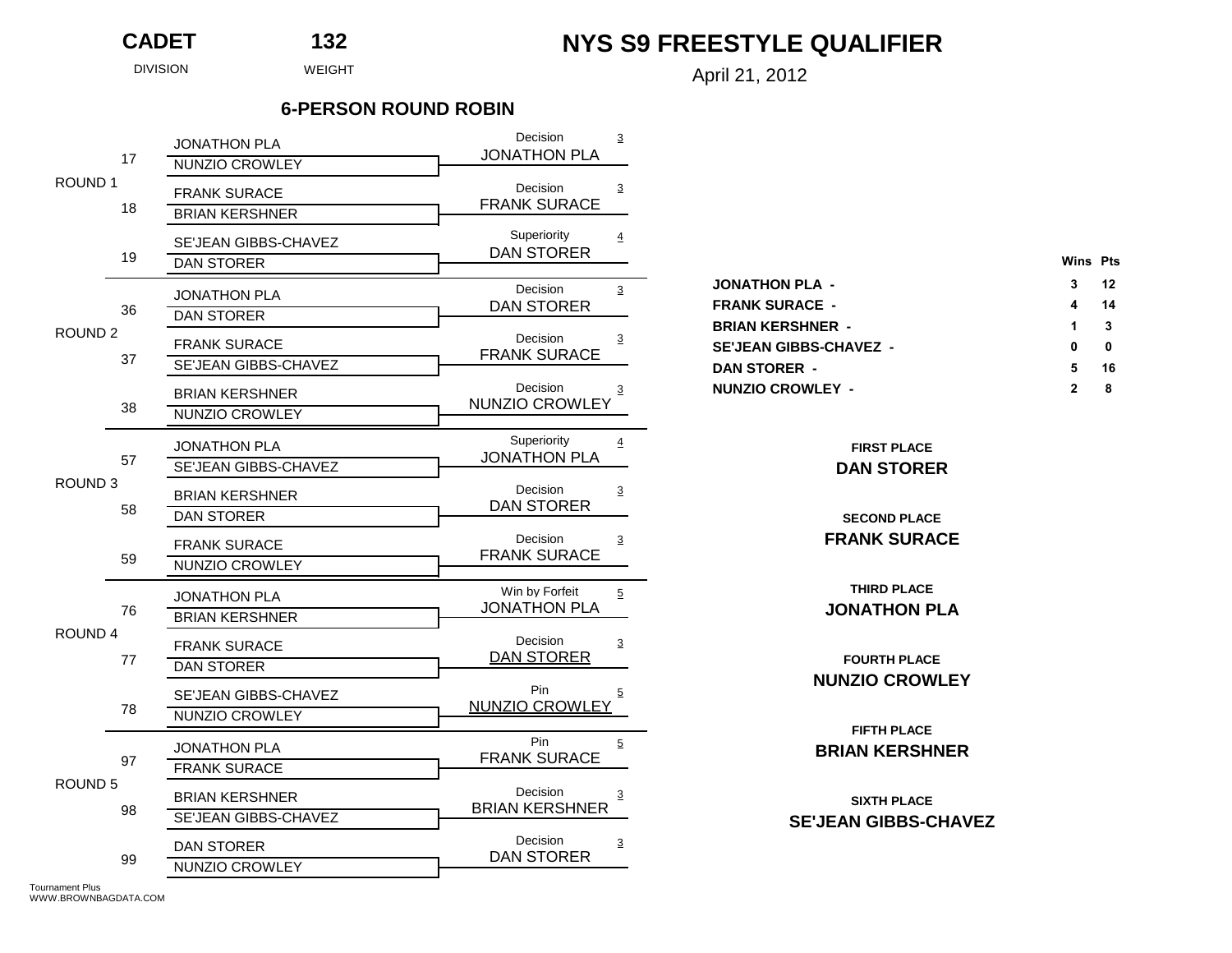**CADET 138**

|                                                    | 20  | <b>THOMAS WIGHTMAN</b> | Superiority<br>4                                    |                                           |           |                 |
|----------------------------------------------------|-----|------------------------|-----------------------------------------------------|-------------------------------------------|-----------|-----------------|
| <b>ROUND1</b>                                      |     | <b>SEAN SAGASTUME</b>  | <b>THOMAS WIGHTMAN</b>                              |                                           |           |                 |
| <b>JOHN LERCZAK</b><br>has a BYE                   |     | FRANK CORROZZA         | Superiority<br>4<br><b>FRANK CORROZZA</b>           | <b>JOHN LERCZAK -</b>                     | Wins<br>3 | <b>Pts</b><br>9 |
|                                                    | 21  | <b>BLAKE COHEN</b>     |                                                     | <b>THOMAS WIGHTMAN -</b>                  | 3         | 12              |
|                                                    |     |                        | Decision                                            | <b>SEAN SAGASTUME -</b>                   |           | $\mathbf 0$     |
|                                                    |     | <b>JOHN LERCZAK</b>    | 3<br><b>JOHN LERCZAK</b>                            | <b>FRANK CORROZZA -</b>                   |           | 11              |
| <b>ROUND 2</b><br><b>THOMAS WIGHT</b><br>has a BYE | 39  | <b>FRANK CORROZZA</b>  |                                                     | <b>BLAKE COHEN -</b>                      |           | 4               |
|                                                    |     | <b>SEAN SAGASTUME</b>  | Superiority<br>$\overline{4}$<br><b>BLAKE COHEN</b> |                                           |           |                 |
|                                                    | 40  | <b>BLAKE COHEN</b>     |                                                     | <b>FIRST PLACE</b>                        |           |                 |
|                                                    |     |                        | Decision                                            | <b>THOMAS WIGHTMAN</b>                    |           |                 |
|                                                    |     | <b>JOHN LERCZAK</b>    | $\mathbf{3}$<br>JOHN LERCZAK                        |                                           |           |                 |
| <b>ROUND 3</b>                                     | 60  | <b>BLAKE COHEN</b>     |                                                     | <b>SECOND PLACE</b>                       |           |                 |
| <b>SEAN SAGASTU</b><br>has a BYE                   | 61  | <b>THOMAS WIGHTMAN</b> | Decision<br>3<br>FRANK CORROZZA                     | <b>FRANK CORROZZA</b>                     |           |                 |
|                                                    |     | <b>FRANK CORROZZA</b>  |                                                     |                                           |           |                 |
|                                                    |     | <b>JOHN LERCZAK</b>    | Decision<br>$\mathbf{3}$<br><b>JOHN LERCZAK</b>     | THIRD PLACE<br><b>JOHN LERCZAK</b>        |           |                 |
| <b>ROUND 4</b>                                     | 79  | <b>SEAN SAGASTUME</b>  |                                                     |                                           |           |                 |
| <b>FRANK CORROZ</b><br>has a BYE                   |     | <b>THOMAS WIGHTMAN</b> | Decision<br>3<br><b>THOMAS WIGHTMAN</b>             | <b>FOURTH PLACE</b><br><b>BLAKE COHEN</b> |           |                 |
|                                                    | 80  | <b>BLAKE COHEN</b>     |                                                     |                                           |           |                 |
|                                                    |     | <b>JOHN LERCZAK</b>    | Pin<br>5<br><b>THOMAS WIGHTMAN</b>                  | <b>FIFTH PLACE</b>                        |           |                 |
| <b>ROUND 5</b>                                     | 100 | <b>THOMAS WIGHTMAN</b> |                                                     | <b>SEAN SAGASTUME</b>                     |           |                 |
| <b>BLAKE COHEN</b><br>has a BYE                    |     | <b>SEAN SAGASTUME</b>  | Superiority<br>4<br>FRANK CORROZZA                  |                                           |           |                 |
|                                                    | 101 | FRANK CORROZZA         |                                                     |                                           |           |                 |
|                                                    |     |                        |                                                     |                                           |           |                 |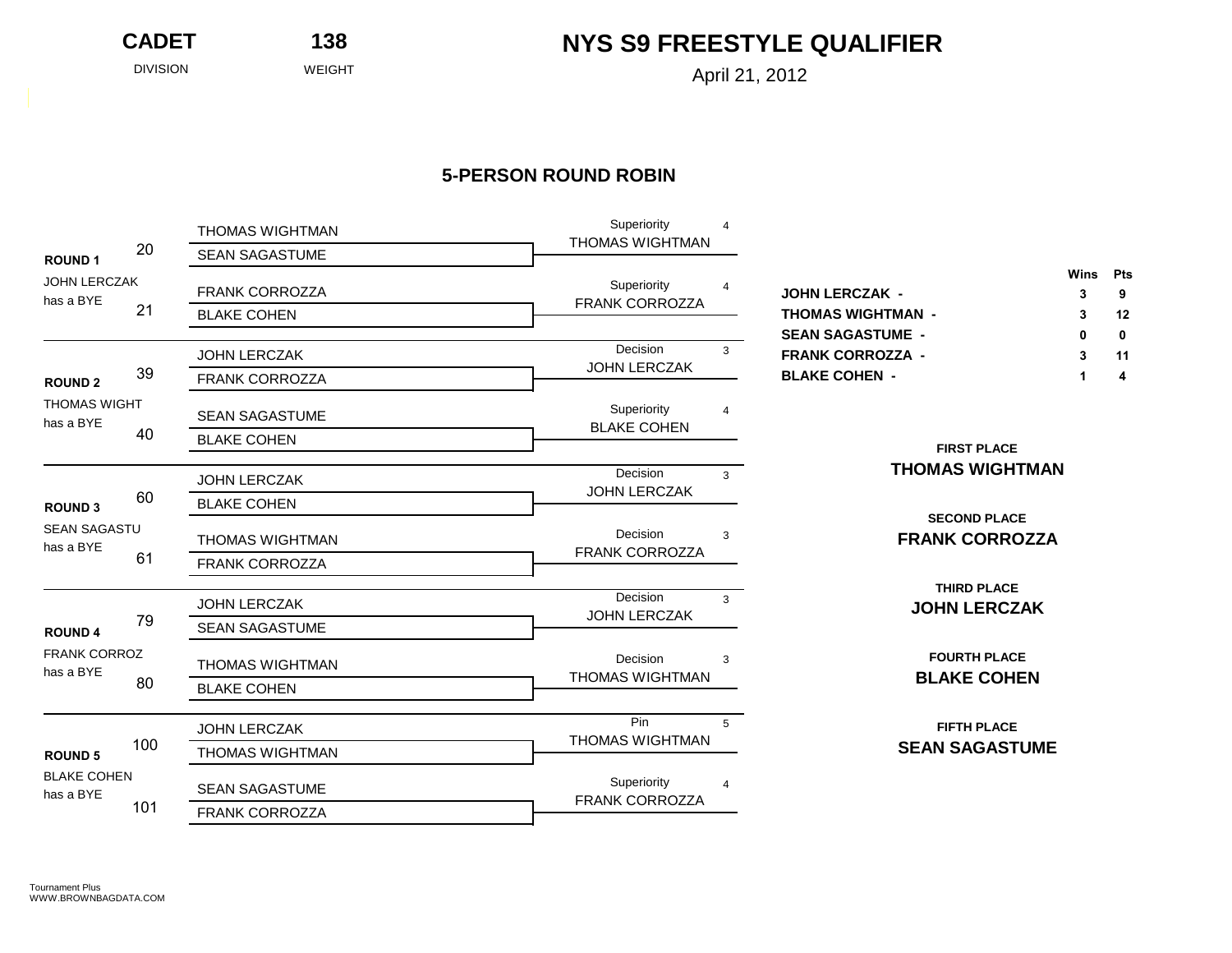**CADET 152**

DIVISION WEIGHT WEIGHT April 21, 2012

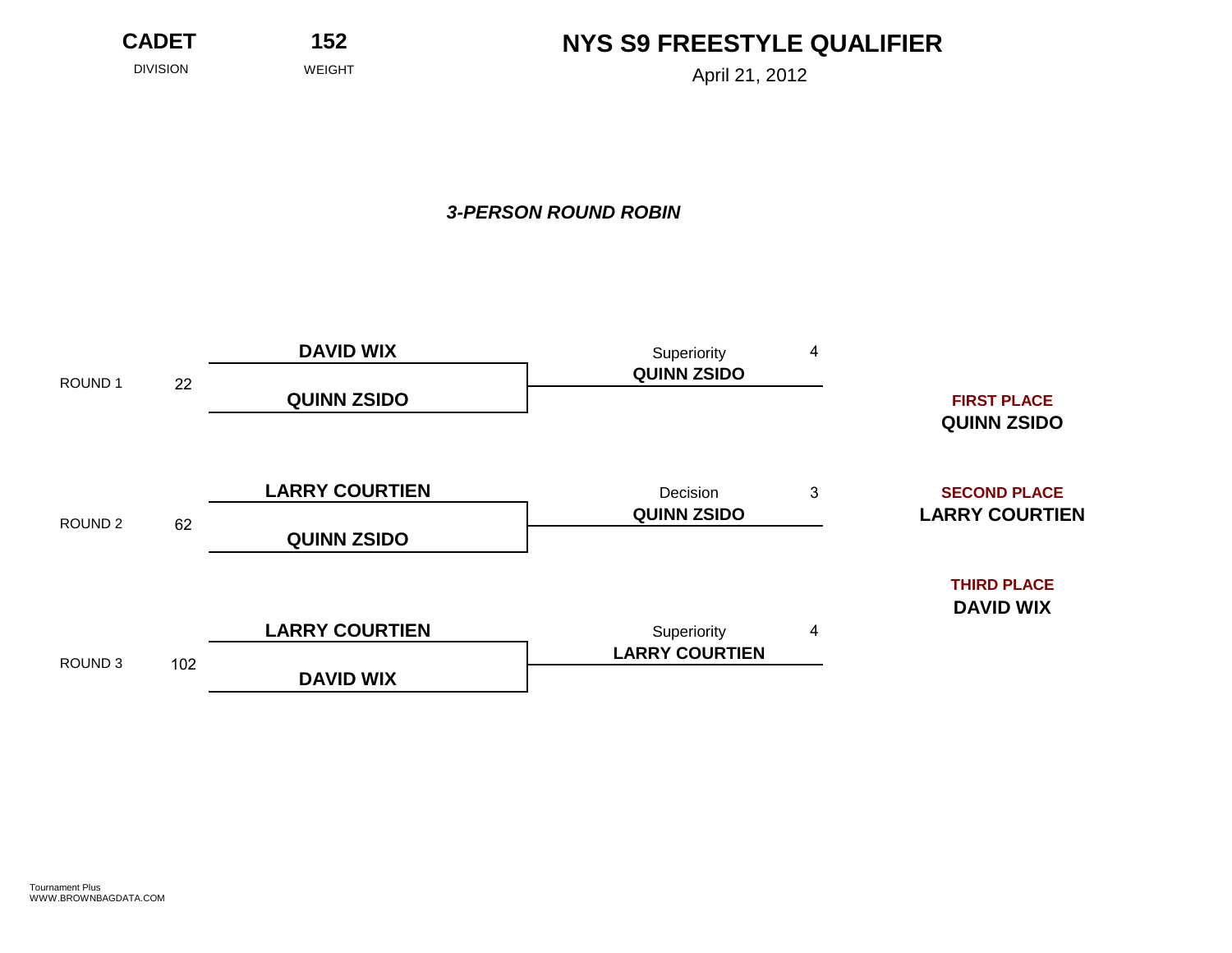**CADET 170**

DIVISION WEIGHT WEIGHT April 21, 2012

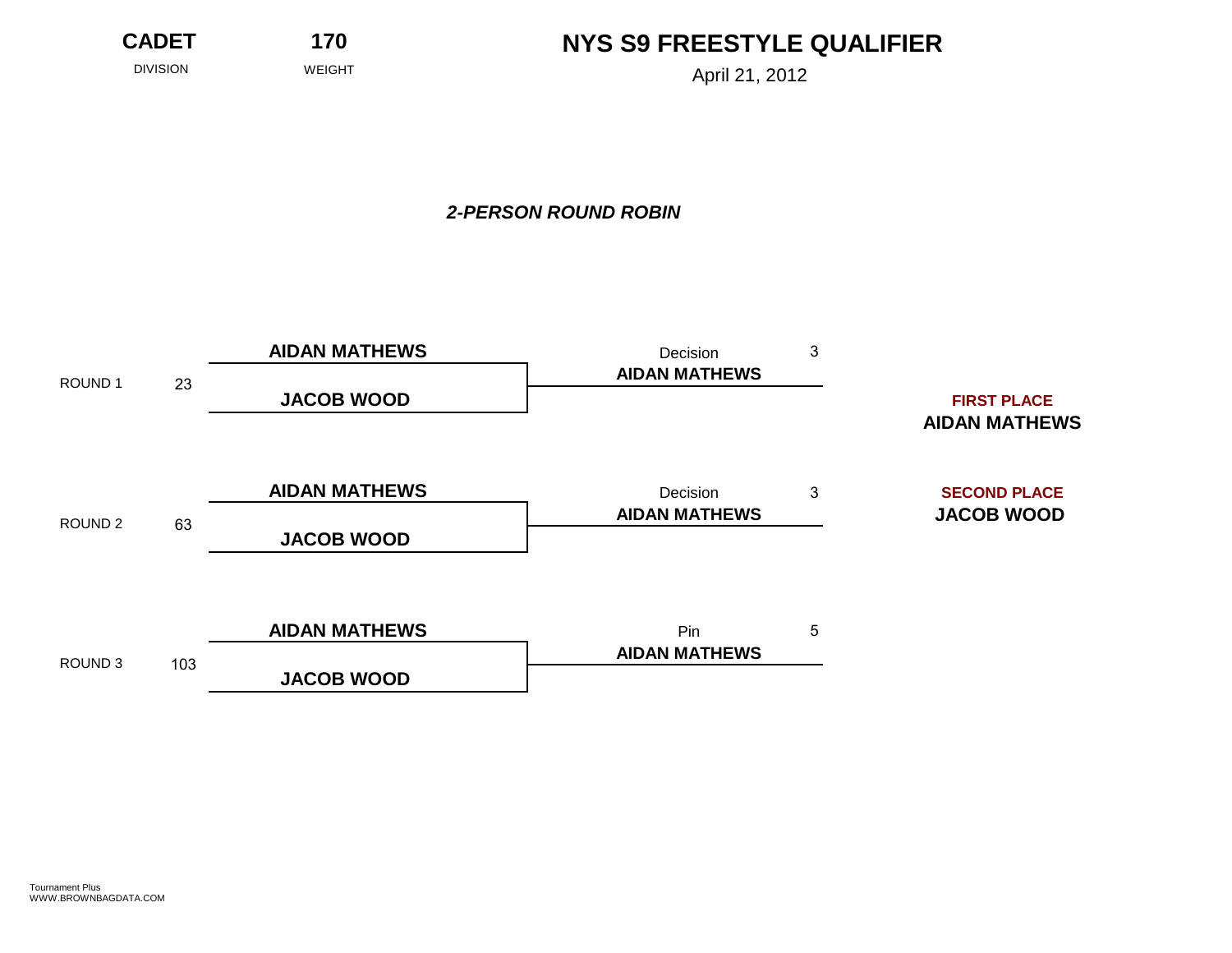DIVISION WEIGHT WEIGHT April 21, 2012

**CADET 182**

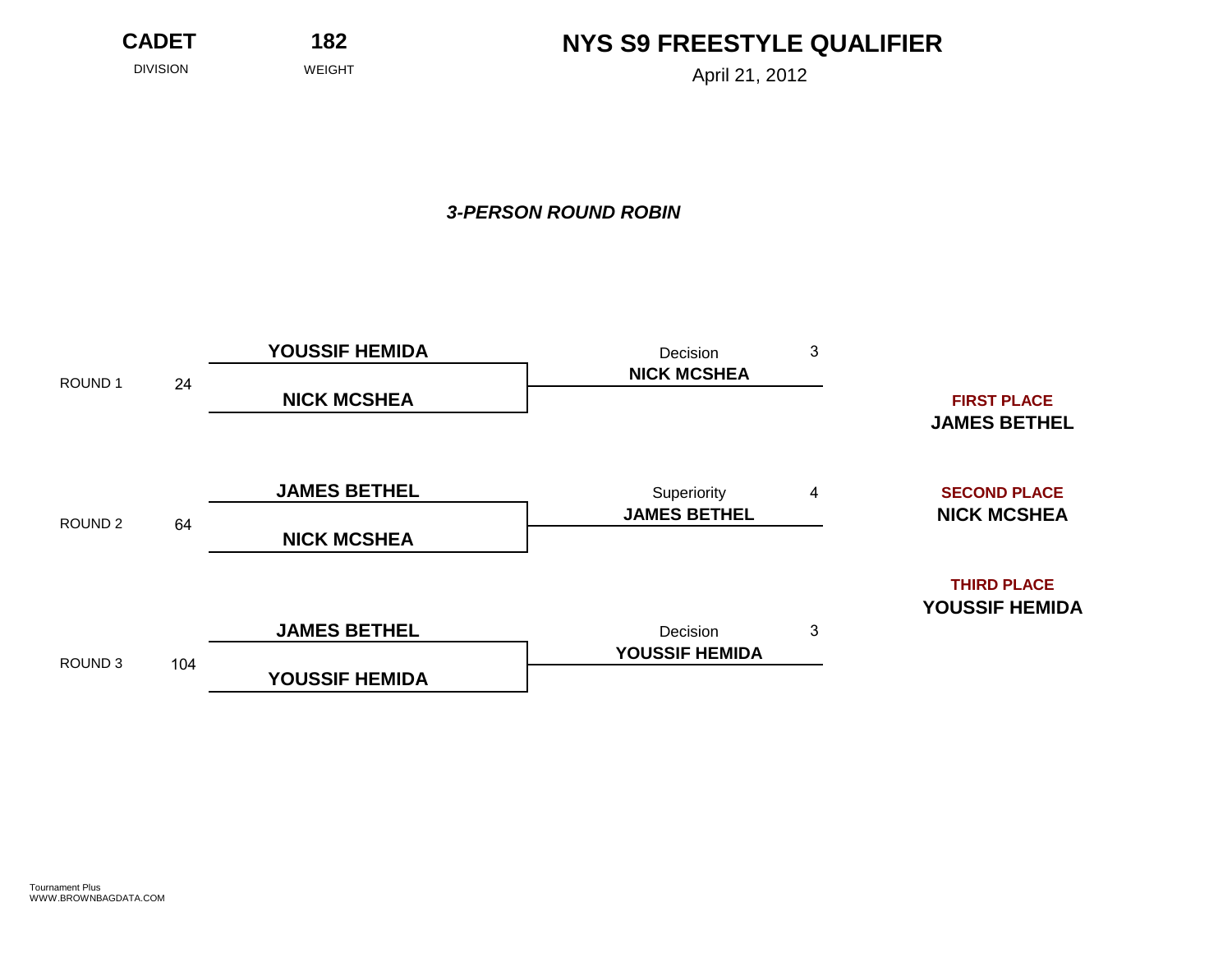**CADET 195**

DIVISION WEIGHT WEIGHT April 21, 2012

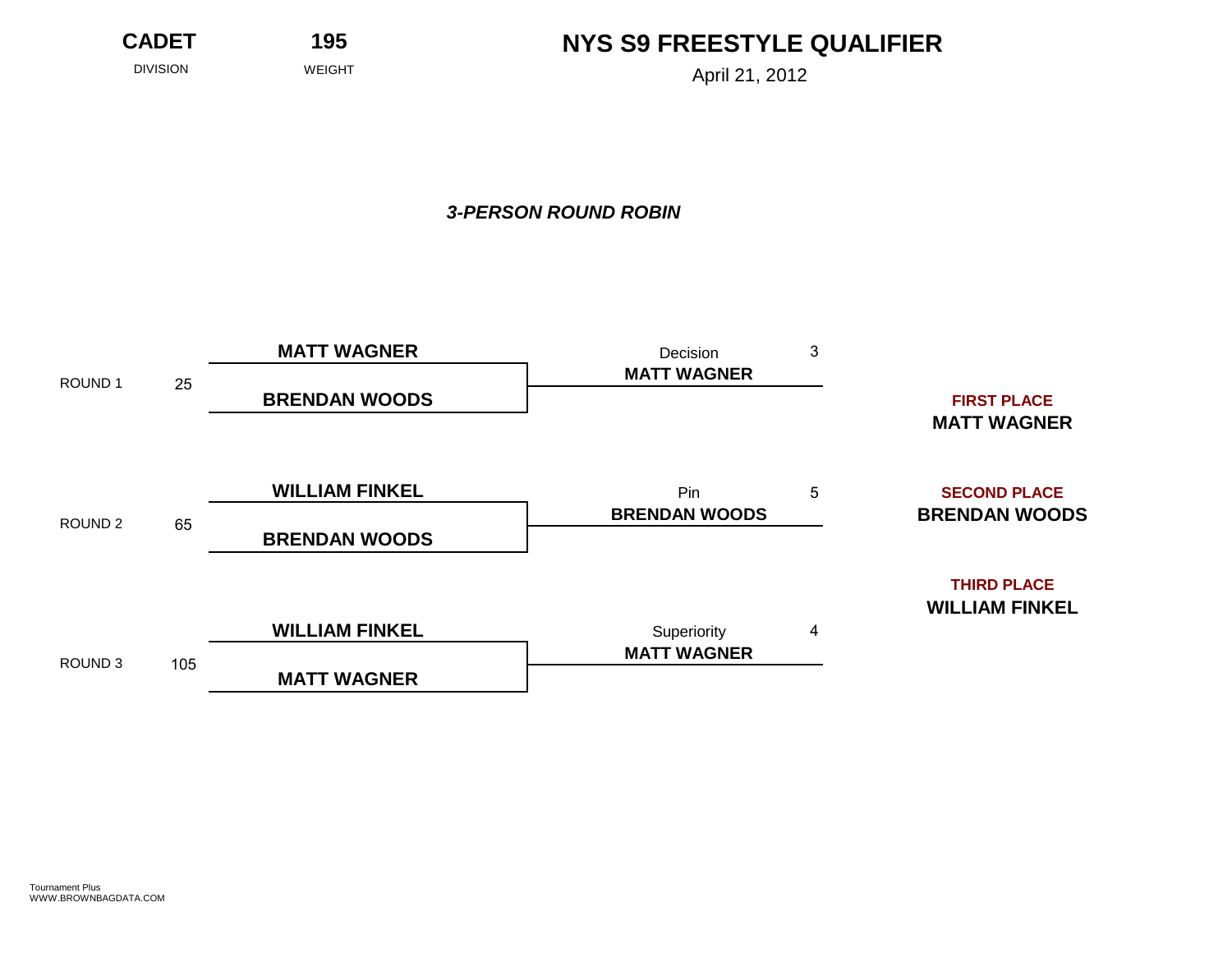| <b>JUNIOR</b>   | 126    | <b>NYS S9 FREESTYLE QUALIFIER</b> |
|-----------------|--------|-----------------------------------|
| <b>DIVISION</b> | WEIGHT | April 21, 2012                    |

|                          | Wins Pts     |     |
|--------------------------|--------------|-----|
| <b>JORDAN MAYNARD -</b>  | $2^{\circ}$  | - 8 |
| <b>BRANDON DIAZ -</b>    | $1 \quad 3$  |     |
| <b>JULIAN GONZALEZ -</b> | $\mathbf{0}$ | 0   |
| <b>TREY ASLANIAN -</b>   | $3 \quad 12$ |     |

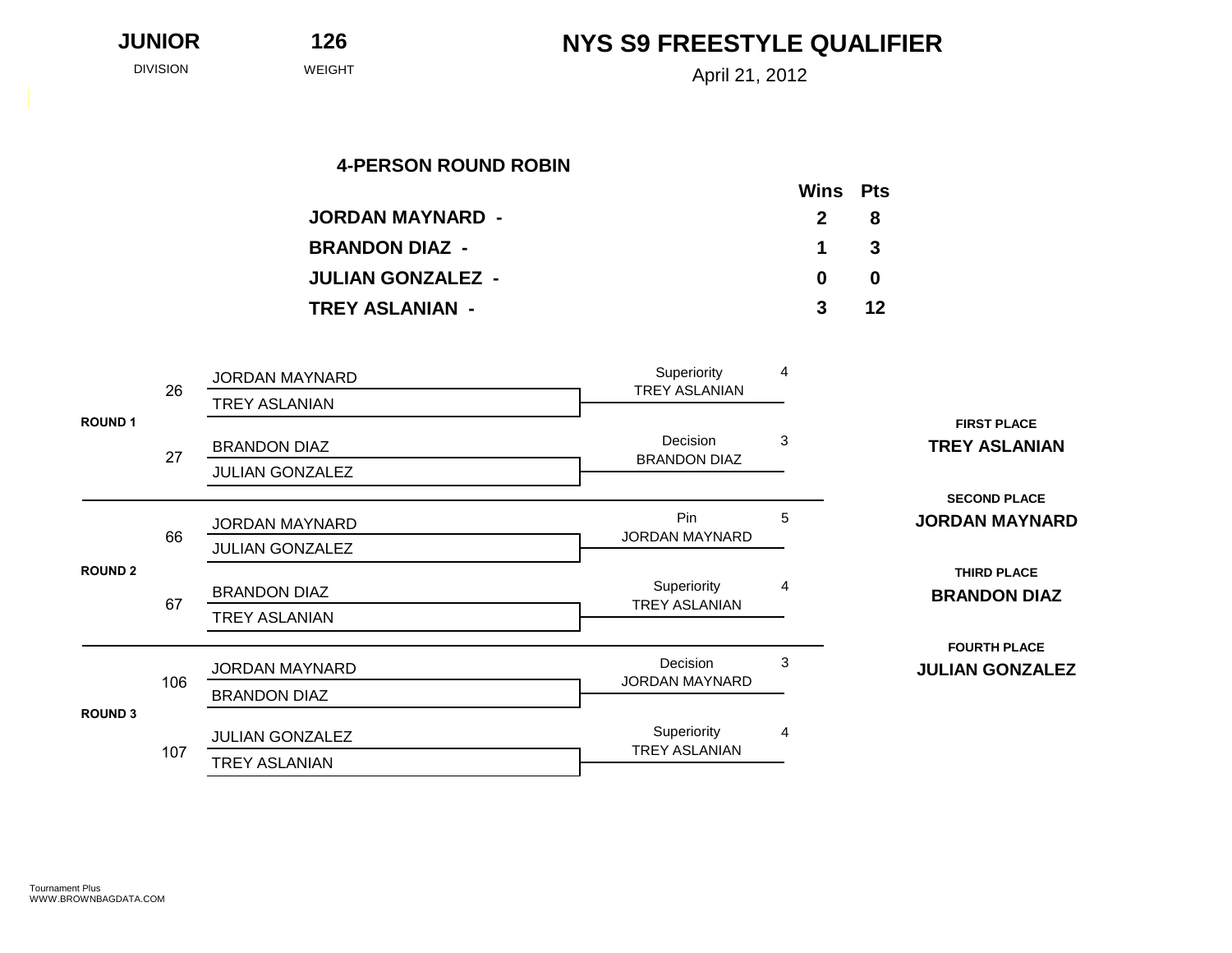| <b>JUNIOR</b>   | 138    | NYS S9 FREESTYLE QUALIFIER |
|-----------------|--------|----------------------------|
| <b>DIVISION</b> | WEIGHT | April 21, 2012             |

|                          | Wins Pts     |   |  |
|--------------------------|--------------|---|--|
| <b>DONALD BROWN -</b>    | $3 \quad 10$ |   |  |
| <b>BRYAN MONGIELLO -</b> | $2 \quad 8$  |   |  |
| <b>JOSEPH CRIGGS -</b>   | $1 \quad 3$  |   |  |
| <b>MATT VANETTEN -</b>   | 0            | 0 |  |

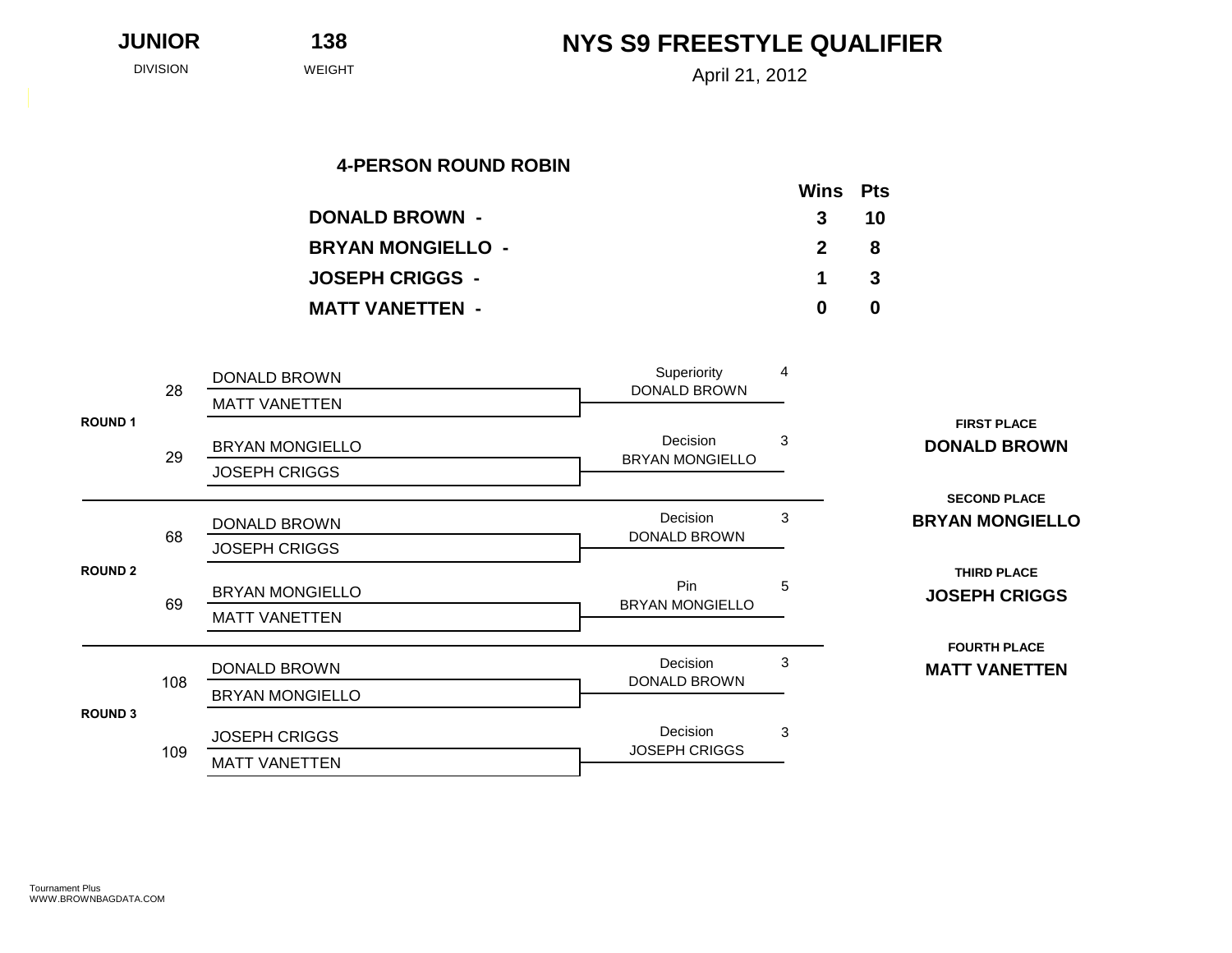DIVISION WEIGHT WEIGHT April 21, 2012

**JUNIOR 160**

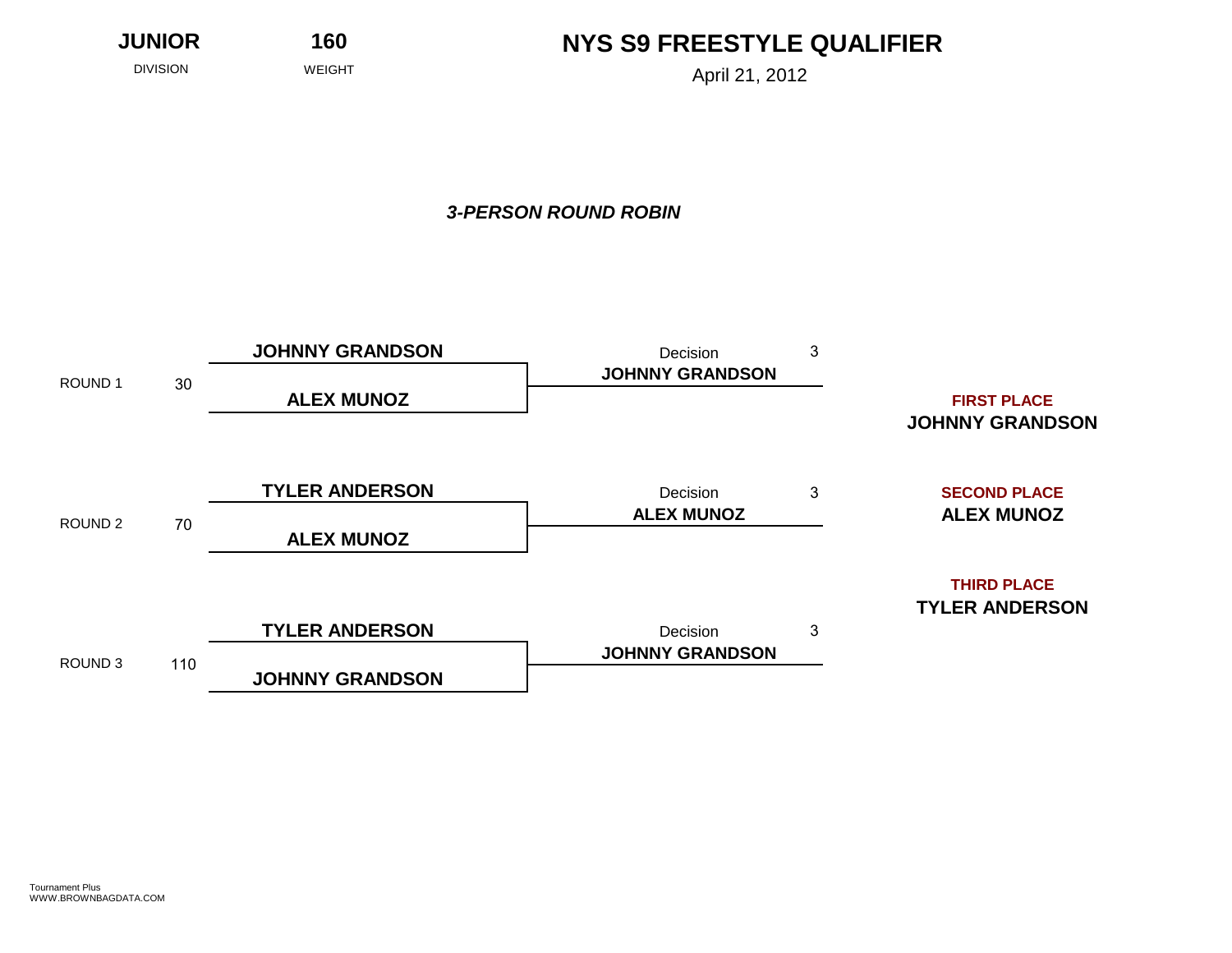|                         | Wins Pts    |    |
|-------------------------|-------------|----|
| <b>DOMENICK CELLI -</b> | $1 \quad 5$ |    |
| <b>DION DURAN -</b>     | $3^{\circ}$ | 10 |
| <b>ELIOT MARZANO -</b>  | $1 \quad 3$ |    |
| <b>DYLAN ANDERSON -</b> | $\mathbf 1$ | -3 |

| DYLAN ANDERSON<br><b>FIRST PLACE</b><br>4<br>Superiority<br><b>DION DURAN</b><br><b>DION DURAN</b><br>32<br><b>DION DURAN</b><br><b>ELIOT MARZANO</b><br><b>SECOND PLACE</b><br>3<br>Decision<br><b>DOMENICK CELLI</b><br><b>DOMENICK CELLI</b><br>71<br>ELIOT MARZANO<br>ELIOT MARZANO<br><b>ROUND 2</b><br><b>THIRD PLACE</b><br>$\mathbf{3}$<br>Decision<br><b>DION DURAN</b><br><b>DYLAN ANDERSON</b><br>72<br><b>DION DURAN</b><br>DYLAN ANDERSON<br><b>FOURTH PLACE</b><br>3<br>Decision<br><b>DOMENICK CELLI</b><br><b>ELIOT MARZANO</b><br><b>DION DURAN</b><br>111<br><b>DION DURAN</b> |                | 31  | <b>DOMENICK CELLI</b> | Pin<br><b>DOMENICK CELLI</b> | 5 |  |  |
|--------------------------------------------------------------------------------------------------------------------------------------------------------------------------------------------------------------------------------------------------------------------------------------------------------------------------------------------------------------------------------------------------------------------------------------------------------------------------------------------------------------------------------------------------------------------------------------------------|----------------|-----|-----------------------|------------------------------|---|--|--|
|                                                                                                                                                                                                                                                                                                                                                                                                                                                                                                                                                                                                  | <b>ROUND 1</b> |     |                       |                              |   |  |  |
|                                                                                                                                                                                                                                                                                                                                                                                                                                                                                                                                                                                                  |                |     |                       |                              |   |  |  |
|                                                                                                                                                                                                                                                                                                                                                                                                                                                                                                                                                                                                  |                |     |                       |                              |   |  |  |
|                                                                                                                                                                                                                                                                                                                                                                                                                                                                                                                                                                                                  |                |     |                       |                              |   |  |  |
|                                                                                                                                                                                                                                                                                                                                                                                                                                                                                                                                                                                                  |                |     |                       |                              |   |  |  |
|                                                                                                                                                                                                                                                                                                                                                                                                                                                                                                                                                                                                  |                |     |                       |                              |   |  |  |
|                                                                                                                                                                                                                                                                                                                                                                                                                                                                                                                                                                                                  |                |     |                       |                              |   |  |  |
|                                                                                                                                                                                                                                                                                                                                                                                                                                                                                                                                                                                                  |                |     |                       |                              |   |  |  |
|                                                                                                                                                                                                                                                                                                                                                                                                                                                                                                                                                                                                  | <b>ROUND 3</b> |     |                       |                              |   |  |  |
|                                                                                                                                                                                                                                                                                                                                                                                                                                                                                                                                                                                                  |                |     |                       |                              |   |  |  |
| Decision<br>3<br><b>ELIOT MARZANO</b><br>DYLAN ANDERSON                                                                                                                                                                                                                                                                                                                                                                                                                                                                                                                                          |                | 112 |                       |                              |   |  |  |
| DYLAN ANDERSON                                                                                                                                                                                                                                                                                                                                                                                                                                                                                                                                                                                   |                |     |                       |                              |   |  |  |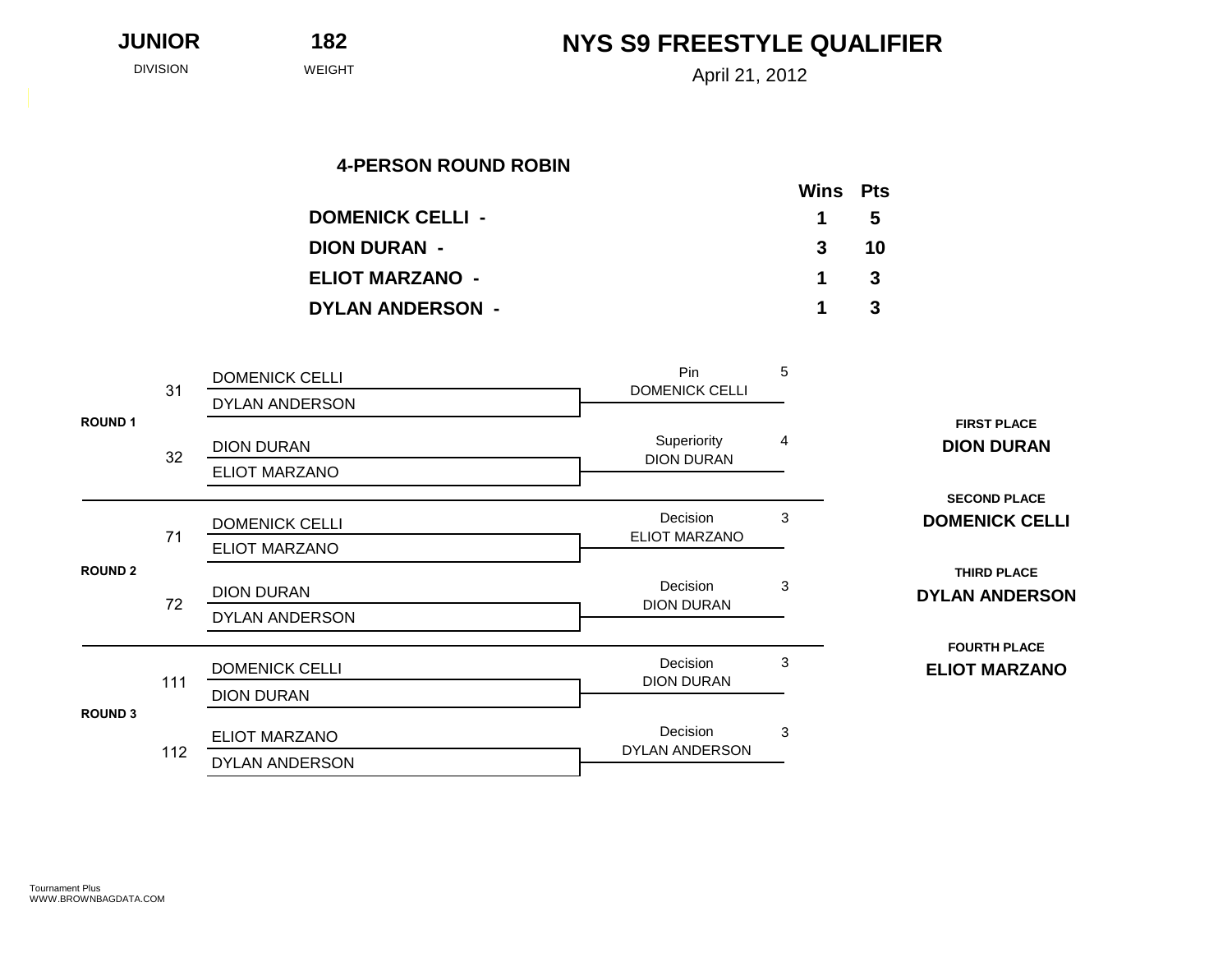**JUNIOR 183**

DIVISION WEIGHT WEIGHT April 21, 2012

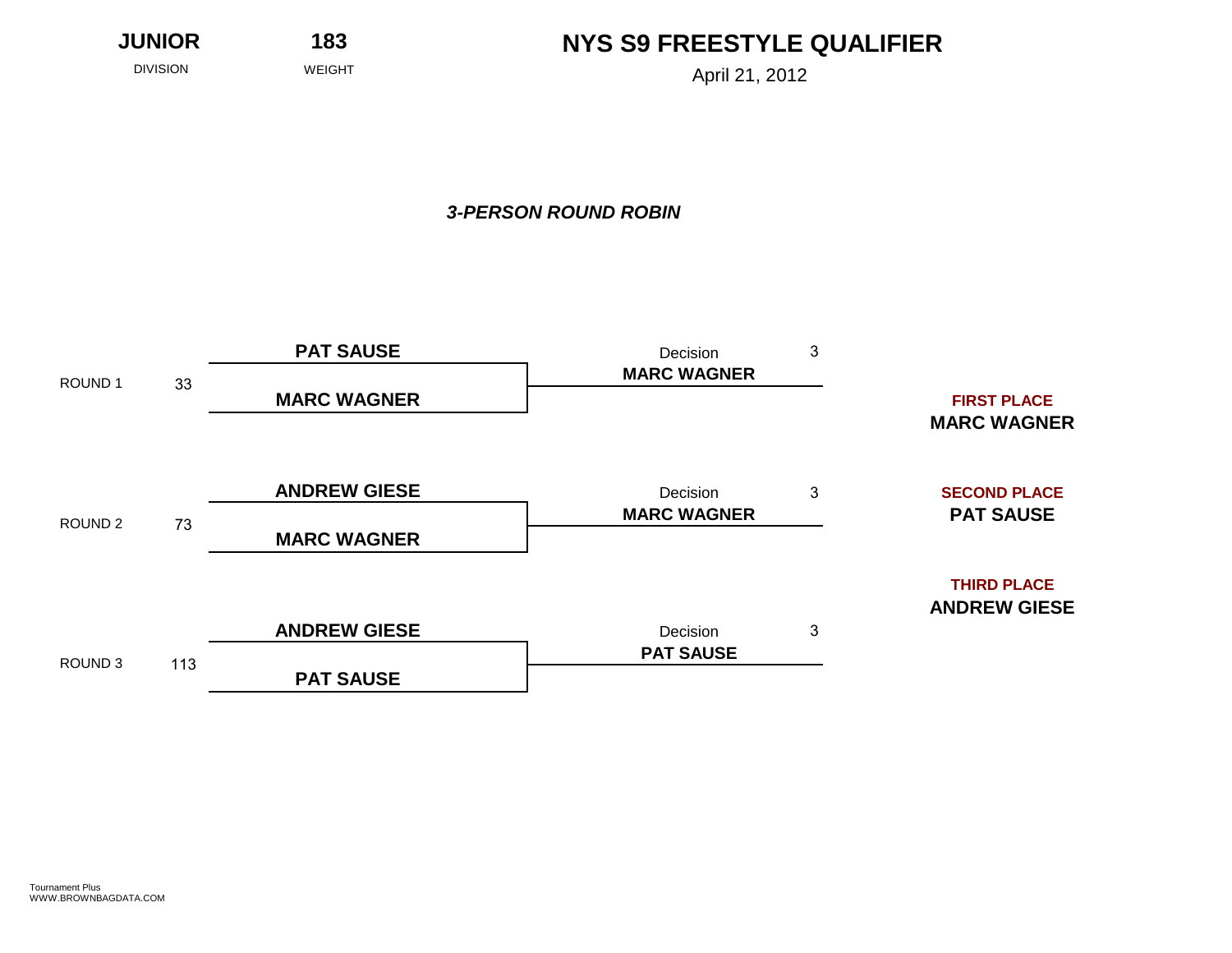**JUNIOR 195**

**NYS S9 FREESTYLE QUALIFIER**

DIVISION WEIGHT WEIGHT April 21, 2012